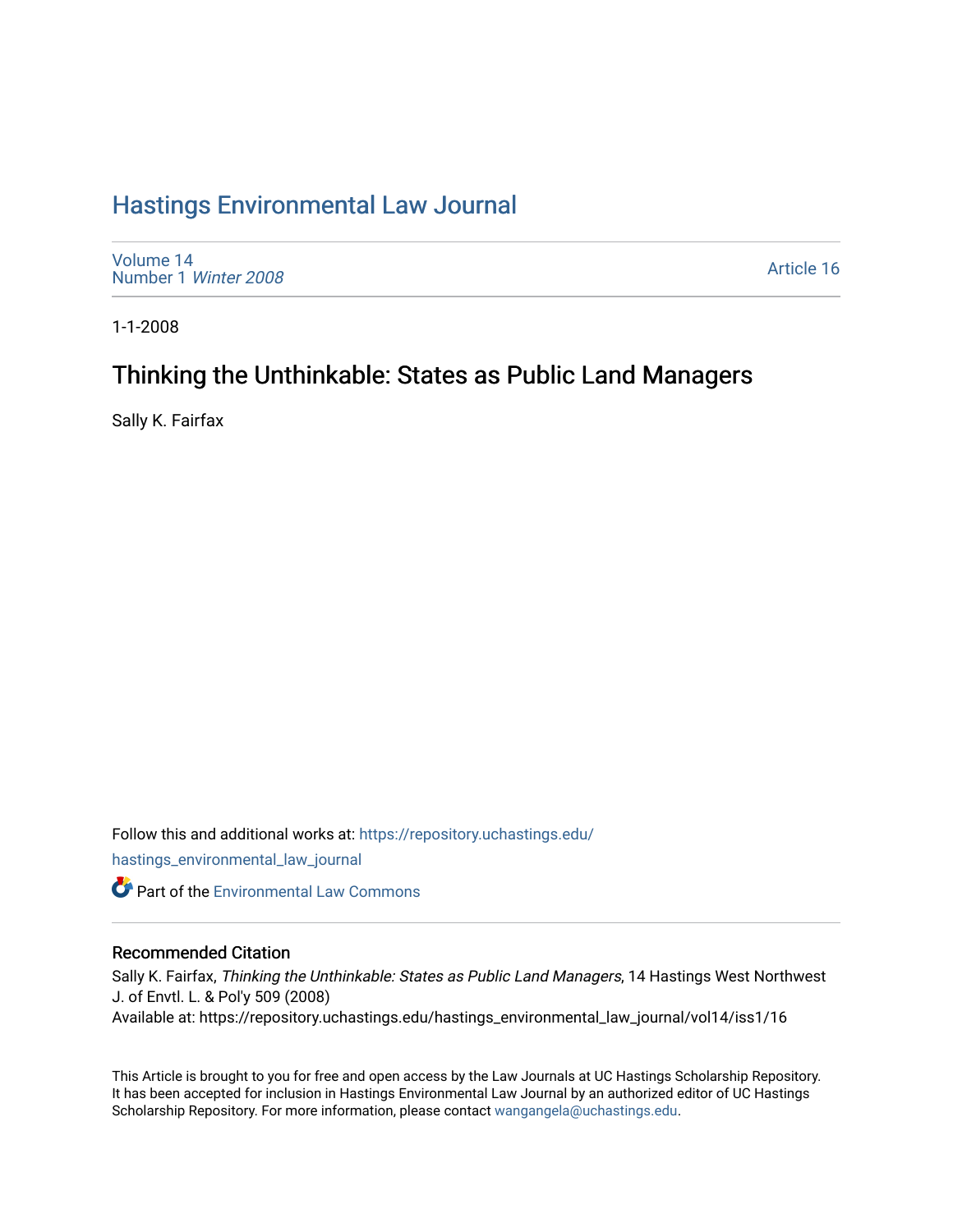# **Thinking the Unthinkable: States as Public Land Managers**

 *Sally K. Fairfax\** 

## **I. Introduction**

The purpose of this paper is to emphasize the importance of thinking broadly about public resources. It will do so primarily by focusing on two frequently overlooked public resources; state school and trust lands.<sup>1</sup> The management of these lands differs significantly from the operative on most federal lands. As a result, the story of these lands has much to add to our thinking about why we, as a nation, might continue to support government ownership and management of extensive land and related resources. In addition, state lands have a great deal to teach us about management institutions and tools.

The basics of public resources—why to have them, and the tools and institutions for managing them—are timely topics. This nation is in the midst of yet another century-long discussion about public land issues.<sup>2</sup> Typically the debate is intense; characterized by rhetoric and stereotypes that obscure fundamental issues. The legitimacy of federal ownership of public lands in the west has been a recurring theme. This issue emerges for two reasons. First, the conceptual tools for conducting this debate are impoverished and misleading. Second, ranchers and other commodity interests have found it fruitful to discuss title to public lands, when their actual agenda has been about control of public resources. This inadequate framework for discussion has made it possible to derail the dialogue onto the merely strategic title issue.

There has long been a predictable tilt to this title issue. Commodity users and states typically align themselves with states rights, arguing for a "return" or a grant of

<span id="page-1-1"></span>2. The public lands (also known as the "federal lands") have been reviewed episodically, most recently and with several interesting new twists by Patrica N. Limerick, *A History of the Public Lands Debates*, Natural Resources Law Center of the University of Colorado School of Law conference, Challenging Federal Ownership and Management: Public Lands and Public Benefits (Oct. 11-13, 1995) (hereinafter Public Lands Conference).

<span id="page-1-0"></span><sup>\*</sup>B.A. Hood College (1965); M.A. New York University (1968); Ph.D. Duke University and M.A. Forestry (1974). Professor and Associate Dean, College of Natural Resources, University of California, Berkeley. This article is an outgrowth of the author's presentation at the Natural Resources Law Center of the University of Colorado School of Law conference, Challenging Federal Ownership and Management: Public Lands and Public Benefits (Oct. 11-13, 1995).

<sup>1</sup>*. See* JON A. SOUDER & SALLY FAIRFAX, STATE TRUST LANDS (1996).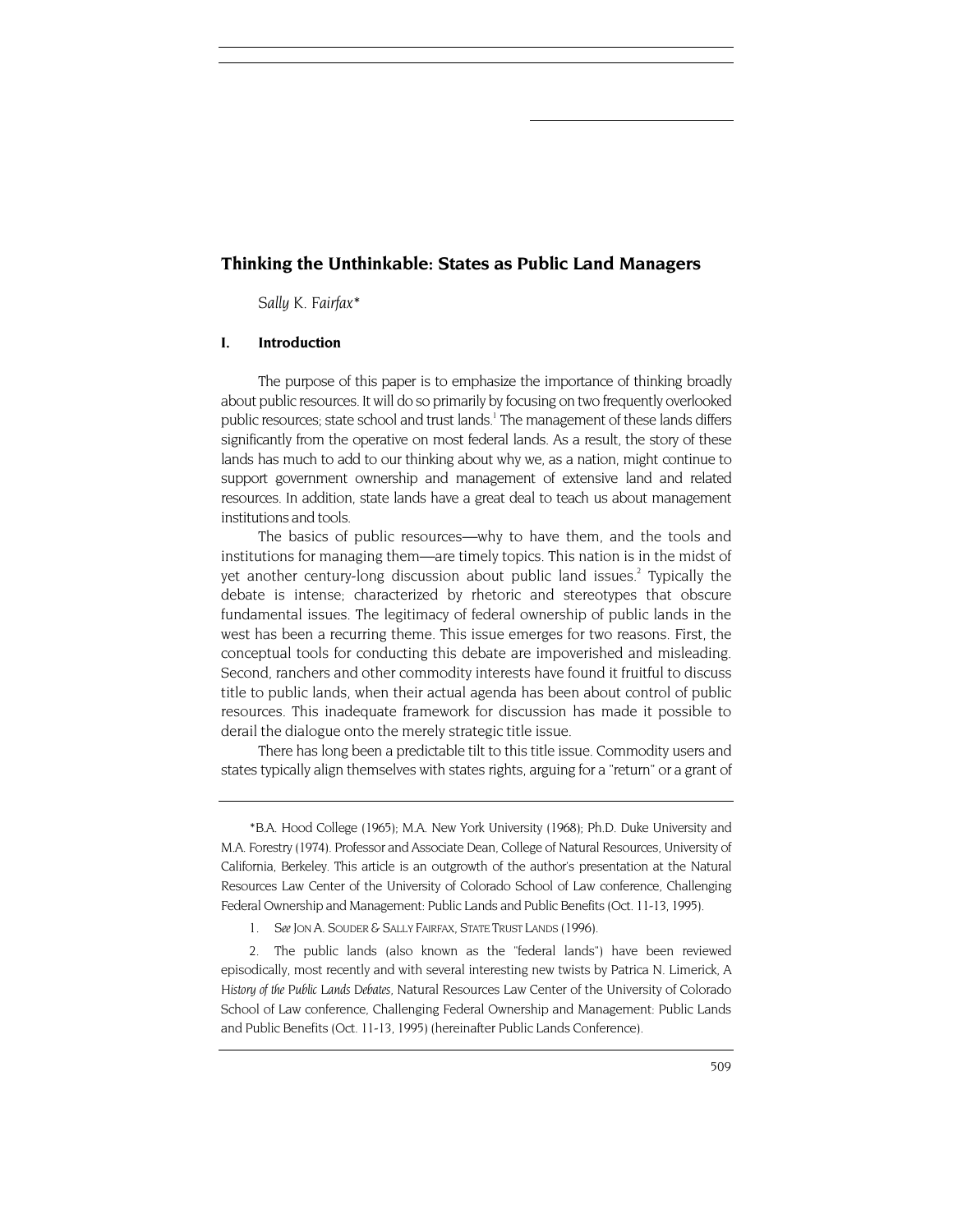the lands to the states in order to achieve less restricted access to these resources for their own development. Not unexpectedly, environmentalists and preservationists have, in response, reviled the states as managers. While this embracing and bashing has continued for decades, no one has paid attention to what the states have actually been doing.

Taking states seriously as land managers and evaluating their constraints and potentials is a contribution to the dialogue in and of itself. Nevertheless, because appearing to be pro-state is tantamount to being pro-development and anti-environment, it is important to clarify the subtexts of this article at the outset. My attention to the long ignored state trust lands is not part of a plea, explicit or implicit, to turn the federal lands over to the states. Rather, it is my intention to demonstrate that state trust lands are our oldest and most durable public resource management regime. When considering the appropriate paths for public resource management over the next century, it is important to keep all of the current programs, including state trust lands and their management, and the lessons they provide to us, fully in view.

My discussion of the state trust land management experience will proceed under three headings. The first section describes the inadequacy of our intellectual and conversational tools for addressing public resources. How is it, this section will ask, that state lands and land managers fell so far into disrepute? The section will provide a brief overview of the history of state-federal relations, both in general and with respect to public lands management. It will assert that state and federal governments go in and out of fashion in long cycles. However, the real target of my discussion is the familiar acquisition-disposition-retention triptych that structures much of our thinking about public lands history. It is my goal to undo some of the damage done by that construct to the states' reputation in the history of public resource management and to challenge the currently near-ubiquitous presumption of federal dominance in this field. Both the states' invisibility and the inevitability of federal primacy are seen herein as artifice.

The second section will rescue a potential for dialogue from that rather disgruntled description of our past conversations in the area. Why, if our tools are inadequate and our dialogue is impoverished and largely irrelevant, should we hold out any hope for a more meaningful conversation at this juncture? I offer five observations that suggest that the dialogue may be more productive this time around.

The third part of the paper will put some flesh on the bones of the most obvious—right under our noses—set of institutional alternatives for thinking about public resources, the state lands. It will briefly relate a compressed history of the land grant program. A description of the trust notion and how it operates in public land management will follow. The basic idea that will emerge is that the state trust lands management mandate differs strikingly from the federal multiple use mandate.

Federal managers are told to manage the lands in the "combination of uses that best meets the needs of the American people.<sup>3</sup> This flaccid direction is

<span id="page-2-0"></span><sup>3. 16</sup> U.S.C. § 531 (1985).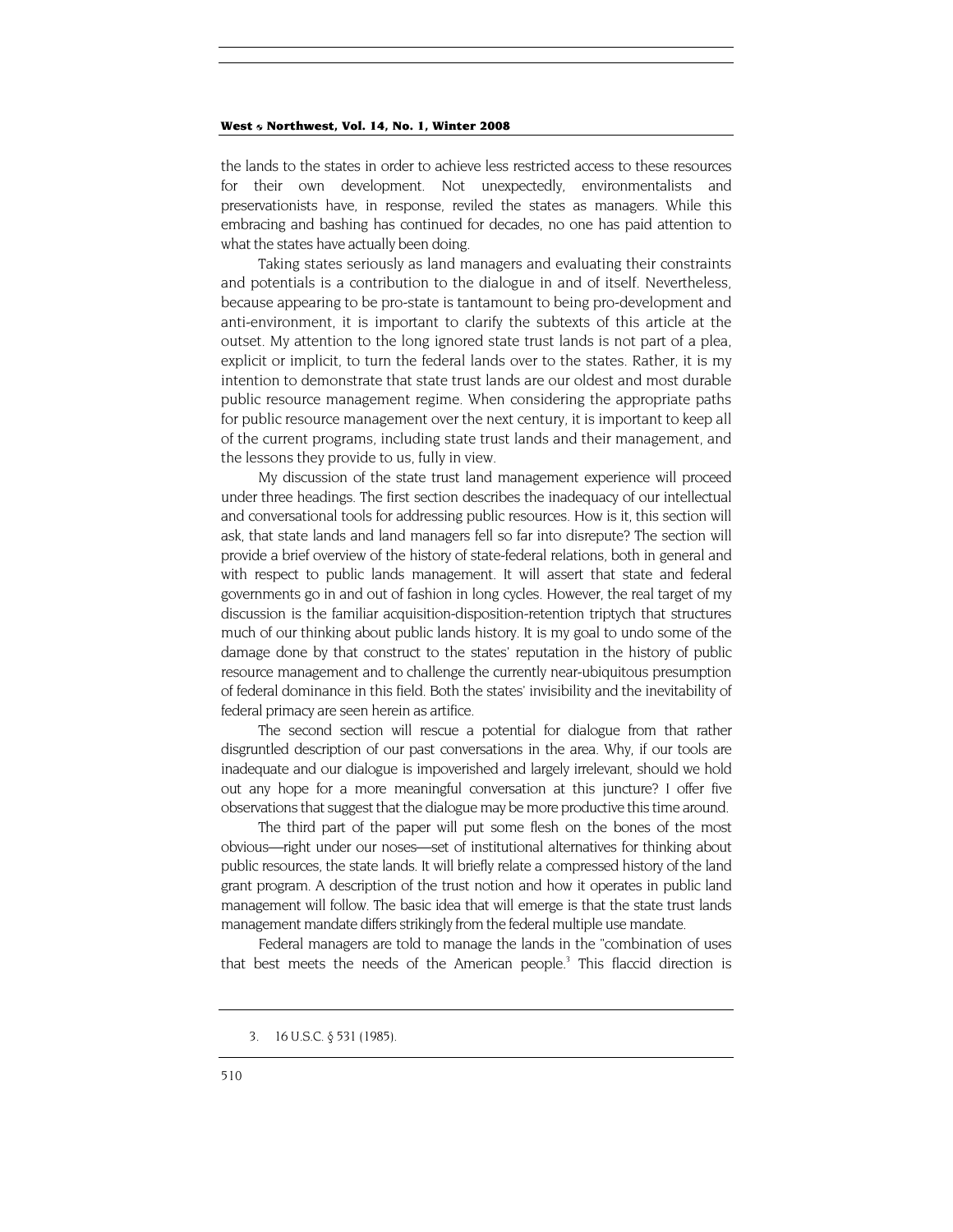translated into volumes of procedural guidance, but gives relatively little direction as to substantive priorities or goals to be obtained. In contrast the state trust lands are managed like private property that a trustee directs to be maintained for the benefit of a specified beneficiary. This trust mandate will be described in terms of four themes: clarity, accountability, enforceability, and perpetuity.

Next, I will recount four stories—each involving a major trust land dispute. My goal is to suggest ways in which the trust mandate might expand and clarify our thinking about public resources. Several of these stories may suggest that the trust land mandate is a good way—or a lousy one, depending on one's perspective—to manage public resources. This paper avoids making such sweeping conclusions and argues merely that this extensive—in time and space—experience with public resource management ought to be part of our lexicon as we debate, yet again, the meaning of public resources.

State land trusts have a great deal to teach us—understanding their management can help clarify issues, identify alternatives, and underscore the notion that we have a lot more in our intellectual pantry than the multiple-use model mandate that presently characterizes federal lands.

Four related ideas merit special introduction. Understanding of the centrality of the Progressive Era consensus regarding resource planning and management is crucial to discussing alternative approaches because it continues to be the dominant paradigm. The era of Theodore Roosevelt and Gifford Pinchot was characterized by a commitment to rational and national scientific planning for resource development. For most of the last century, this commitment has justified both government ownership of public lands and a centralized approach to their management. It now appears that the consensus and the agencies that embody the spirit of the Progressive Era, most notably the U.S. Forest Service, appear to be under trenchant, perhaps, finally successful challenge.

Second, a slightly less explicit set of arguments focuses on the distinction between title and control. Although Progressive Era management has dominated the public lands debate, it has always conflicted with the pervasive commitment to protection of private property and the philosophical supremacy of the fee-simple title. Predictably, therefore, a major strand of our nation's public lands debate has focused on whether to retain or dispose of the remaining federal lands. This emphasis on title begs and conceals more important questions about who controls the land and to what ends, an issue that this discussion of the state trust lands experience will highlight.

Writers such as Carol Rose have observed that the relationship between title to land and control of that land is often weak or non-existent.<sup>[4](#page-3-0)</sup> Western ranchers on federal lands have perfected the art of making this distinction work to their advantage. Federal grazing permittees have argued for decades that they need securer title over their grazing allotments, all the while maintaining remarkably effective control over those public lands. Having title to the land

<span id="page-3-0"></span><sup>4.</sup> CAROL ROSE, PROPERTY AND PERSUASION (1994).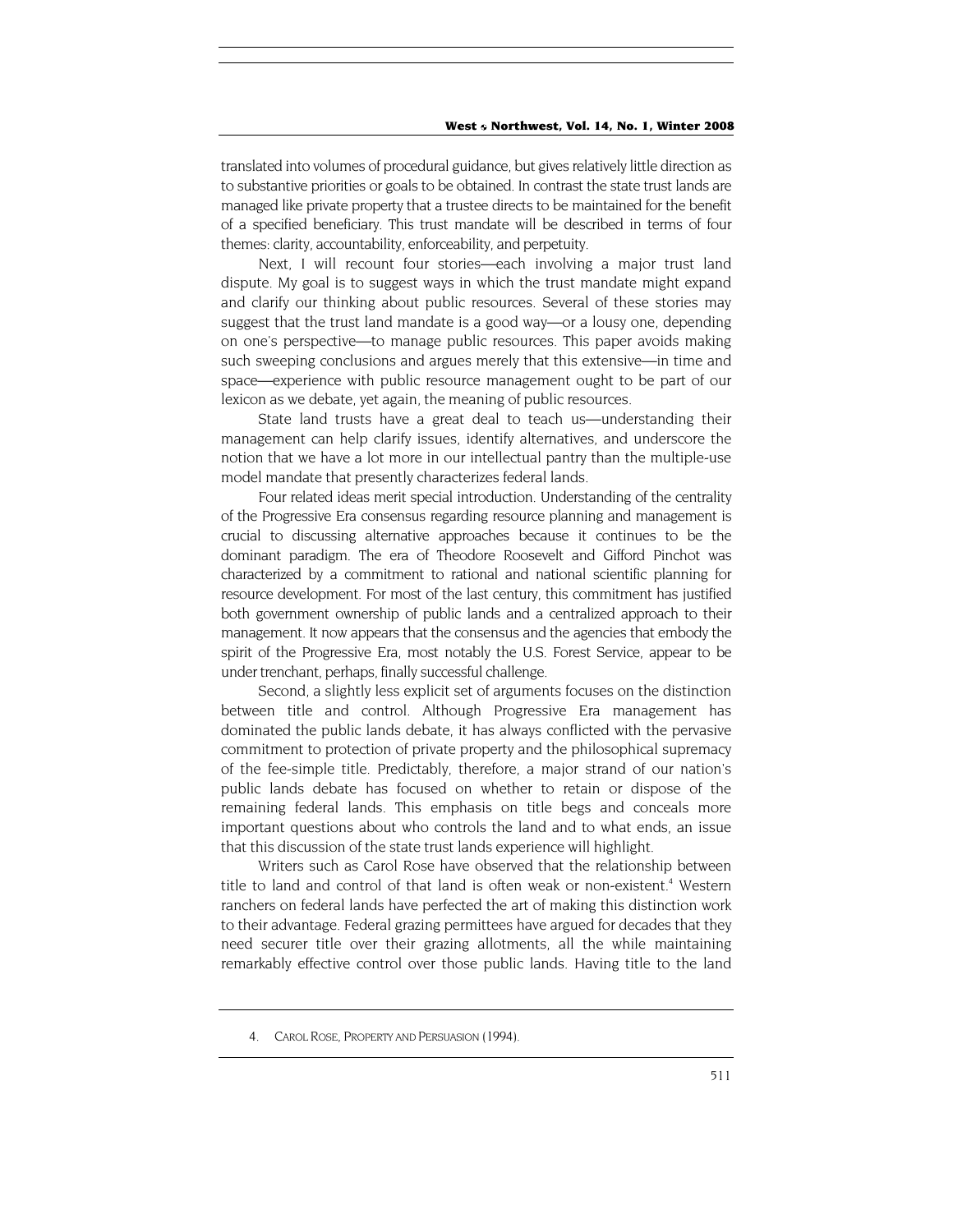often is of surprisingly little importance to who actually controls the use of the land.<sup>5</sup> Thus, the over-emphasized question of title ownership obscures other ways to change or achieve control over public lands.

Discussions of ownership and control are related to a third theme, the geographic location of authority. The appropriate level of decision making has emerged with such emphasis in recent years as to constitute a new wrinkle in this century long dialogue. Alternatives to current centralized federal approaches to land management are being discussed less in the traditional context of state versus federal control and more in terms of a search for participation options for affected local communities. The current federal land management planning process leaves much to be desired for local communities, which may be one reason why most innovative local "consensus" groups are working explicitly outside that process. Nurturing groups such as the Applegate Alliance in Southern Oregon,<sup>6</sup> the Quincy Library Group in Northern California, $^7$  and dozens of other local planning organizations are unique and important strands of the present debate.

Finally the title/control issue focuses attention on mechanisms through which that relationship is defined and enforced. I conclude by suggesting that there is enormous understanding to be gained by focusing on the lease as a major component of identifying who controls the resources and how. One frequently overlooked component of both federal and state land management is that the government land owner has uniformly and historically decided not to develop the resource itself. Rather, both state and federal land managers lease land and resources to private parties who make the necessary investment. For many analytical purposes, the canonization of the publicness of public lands obscures the issue of who controls them. Because the lease is a common instrument on private lands, such focus serves to break down the heavily laden emotional distinctions between public and private lands. The lease, characteristic of many private land transactions as well, is a method for sharing risk, responsibility and returns from resource development. Focusing on the lease, its flexibility and variability will enhance our understanding of control and diversify the array of tools available to us for managing public resources.

The state trust lands are an interesting foil for all four of these issues. Because the state trust lands generally do not participate in the matrix of management

<span id="page-4-0"></span><sup>5.</sup> This is not to say that title is irrelevant - obviously it is not. The federal government has sometimes used title as a means to expand real control over the land - through the budget process for public lands agencies, for example, and also via laws such as the Endangered Species Act (ESA). 16 U.S.C. §§ 1531-1543 (1985). One could also ask the owners in title of an old-growth forest enjoined from logging by the ESA whether their title gives them control over the land in question.

<span id="page-4-1"></span><sup>6.</sup> Jack Shipley, *Watershed Based Efforts: The Applegate Partnership of Southwest Oregon*, Public Lands Conference, *supra* note 2.

<span id="page-4-2"></span><sup>7.</sup> Michael Jackson, *Sharing Public Land Decision Making: Public Private Partnerships II,* Public Lands Conference, *supra* note 2.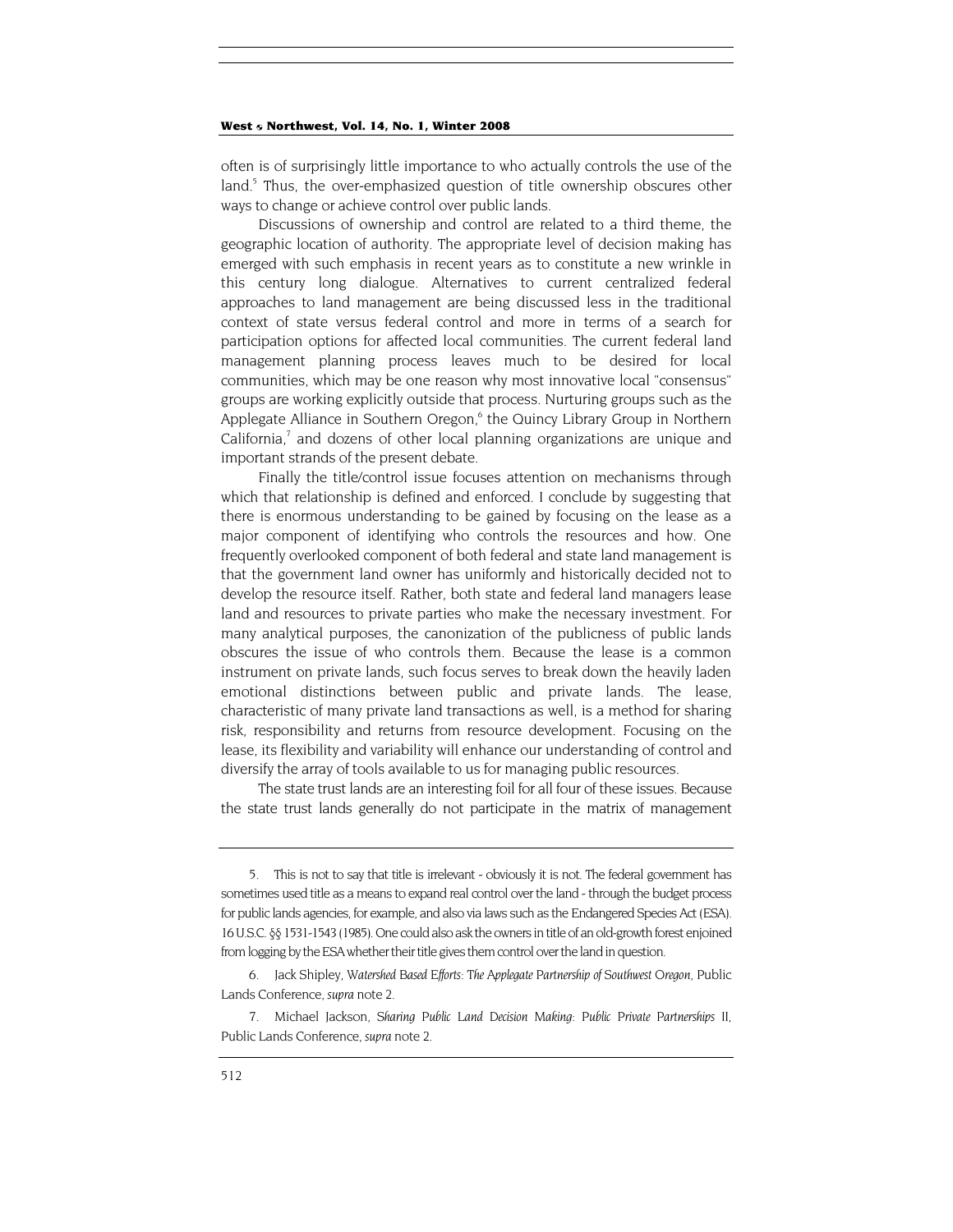mandates, goals, assumptions and institutions that form the heart of the Progressive Era consensus, a view of public resources that includes them is especially fruitful in an era when many have argued that the era's consensus is finally about to fall completely apart. Furthermore, because the issue of ownership and public benefit is constitutionally defined at the state level, the issue of title and control, although it emerges in the trust land context, is significantly different. The lease which is clearly central in trust management, can be used to focus on key aspects of federal land leasing that are obscured in the present debate.

The underlying assertion of this article is that the trust lands can be boiled down to produce a new and quite instructive soup of perspectives and issues than those that have immobilized discussions of federal lands. The trust mandate, which is flexible, familiar, and easily adapted to diverse management settings, provides an important perspective for approaching the local control component presently so central in public resource debates. Neither states nor the trust concept will resolve our public resource management debates. Our problems are diverse, deeply regionalized and localized, and too complex to justify seeking single, or nationwide solutions. However, if we are to avoid yet another round of the disputes so typical of the public lands, we must become much clearer about the issues and the alternatives.

# **II. Impoverished Intellectual Tools for Discussing Public Resource Management or How States Came To Be Regarded as "Venal and Incompetent" and "State Management of Federal Lands" Unthinkable**

## **A. General Intellectual and Political Trends**

In the standard discussion of public resource management, the states are ignored or vilified. General intellectual and political trends affect how the states are regarded at any point in history. Particular components of the public resources arena reflect and sometimes intensify those larger political trends. This part presents an overview of those trends, and concludes that at present the more virtuous level, or perhaps more accurately, which type of government is least objectionable, is not at all clear.

# **1. The Early Days of State Supremacy and The Gradual Expansion of the Federal Government**

The states preexisted the central government and were displaced gradually andunevenly by the "superior sovereign."<sup>8</sup> It is a matter of much discussion when this shift occurred. Certainly for most purposes, the Civil War was pivotal.

In the context that most interests us, the rise of the bureaucratic state in the 1870s, particularly the emergence of public resource management and management agencies,

<span id="page-5-0"></span><sup>8.</sup> John P. Roach's article entitled, *The Founding Fathers: A Reform Caucus in Action*, 55 AM. POL. SCI. REV. 799 (1961), is probably as good a place to start as any. *See also* CATHY MATSON AND PETER S. ONUF, A UNION OF INTERESTS: POLITICAL AND ECONOMIC THOUGHT IN REVOLUTIONARY AMERICA (1990).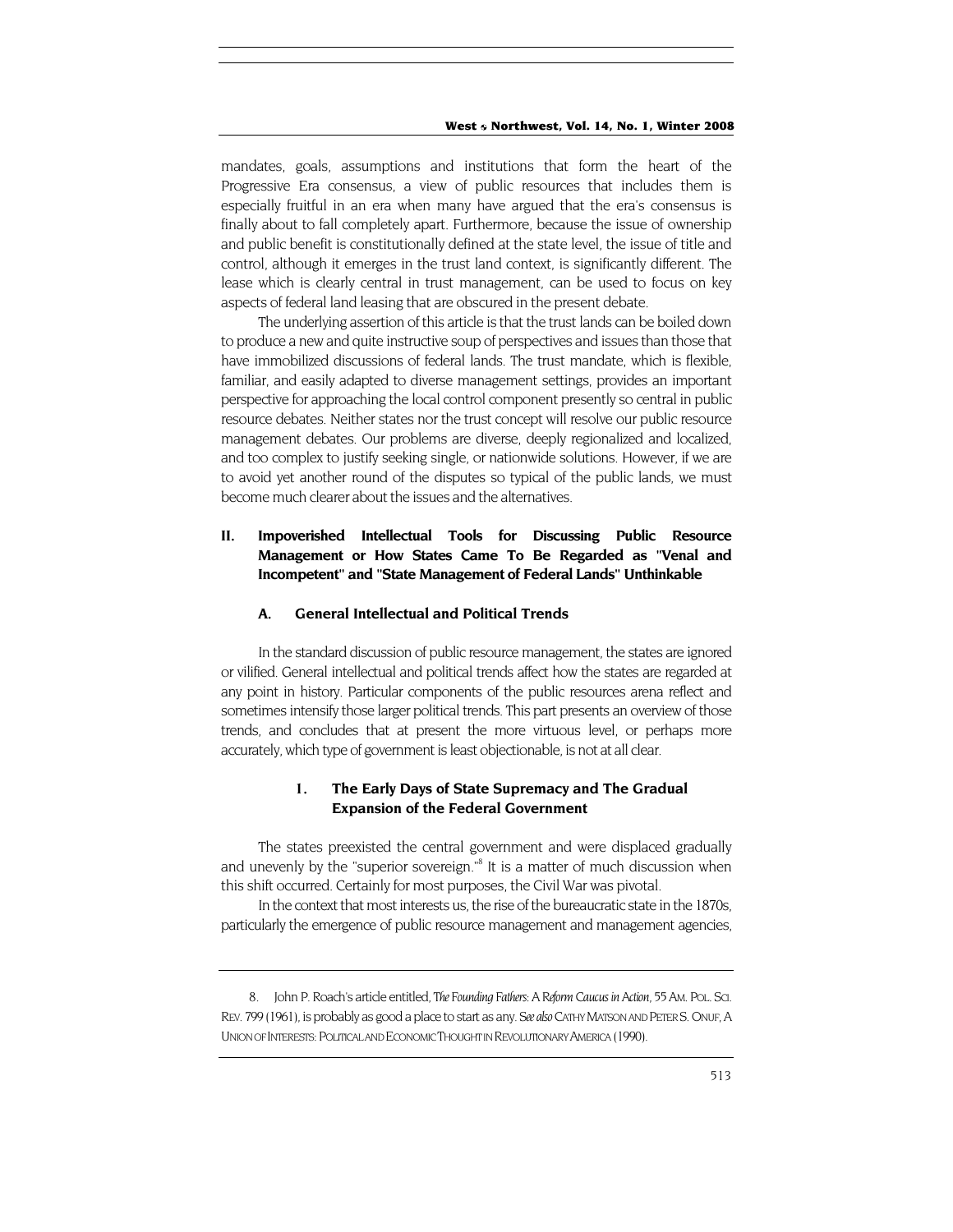was the key period. It was at that point, as historian James. Q. Wilson notes, that growth in the federal government began to exceed growth in the postal service for the first time. Before the 1870s, expansion of the federal bureaucracy occurred primarily in the Post Office, and reflected the expanding geographic reach of the nation. Following the 1870s, growth in the federal government could no longer be attributed to growth in the Post Office alone. Between 1861 and 1901, more than 200,000 civilian employees were added to the federal service, and only 52 percent of them were in the Postal Service. James Q. Wilson writes that "what is striking about the period after 1861 was that the government began to give formal, bureaucratic recognition to the emergence of distinctive interests in a diversifying economy.["9](#page-6-0)

Historian Robert Wiebe presents an excellent account of this rise of federal management.<sup>10</sup> He argues that America in the 1870s was a series of "loosely connected islands,"<sup>11</sup> with little holding the nation together as a whole. Anxiety within the nation increased throughout the 1880's and 90's as this localized society began breaking down. Economic interdependence and social complexity spread from small town to small town along newly developed railroad tracks, driven by the growing corporation and monopolies that spawned them.

According to Wiebe's analysis, the conflict between localities and the growing forces of external control climaxed in the 1896 Presidential election—an election in which modern-style political campaigning through paid advertising and mass media was essentially invented. In this election, the advocates of populism and local control went down with their candidate, William Jennings Bryan. The ensuing decades instead brought us progressivism—a doctrine emphasizing societal reform and unity through a new federal bureaucracy and a new reverence for the power of science and scientific management.

Much of this change was specifically anti-local, putting power in the hands of a technical, federal elite where before it had resided at local levels. By 1920, in a history familiar to most westerners, the Progressives had created a federal legacy that included a new national income tax, a well-established system of national forests, and a soon-to-arrive federal grazing service. National control and "scientific management" were firmly in place and have remained so until the present.<sup>12</sup>

## **2. The General Decline of the States**

The accompanying decline of the states is another, obviously related, long and complex story, too rich to do more in this context than point to a few indicators. William Riker summarized the situation in his 1964 period piece on federalism. "Thus," his study concludes, "if one disapproves of racism, one should

<span id="page-6-3"></span>12*. Id.*

<span id="page-6-0"></span><sup>9.</sup> James Q. Wilson, *The Rise of the Bureaucratic State*,41 PUB. INTEREST 77 (1975).

<span id="page-6-1"></span><sup>10.</sup> ROBERT WIEBE, THE SEARCH FOR ORDER: 1877-1920 (1967).

<span id="page-6-2"></span><sup>11</sup>*. Id.* at 4.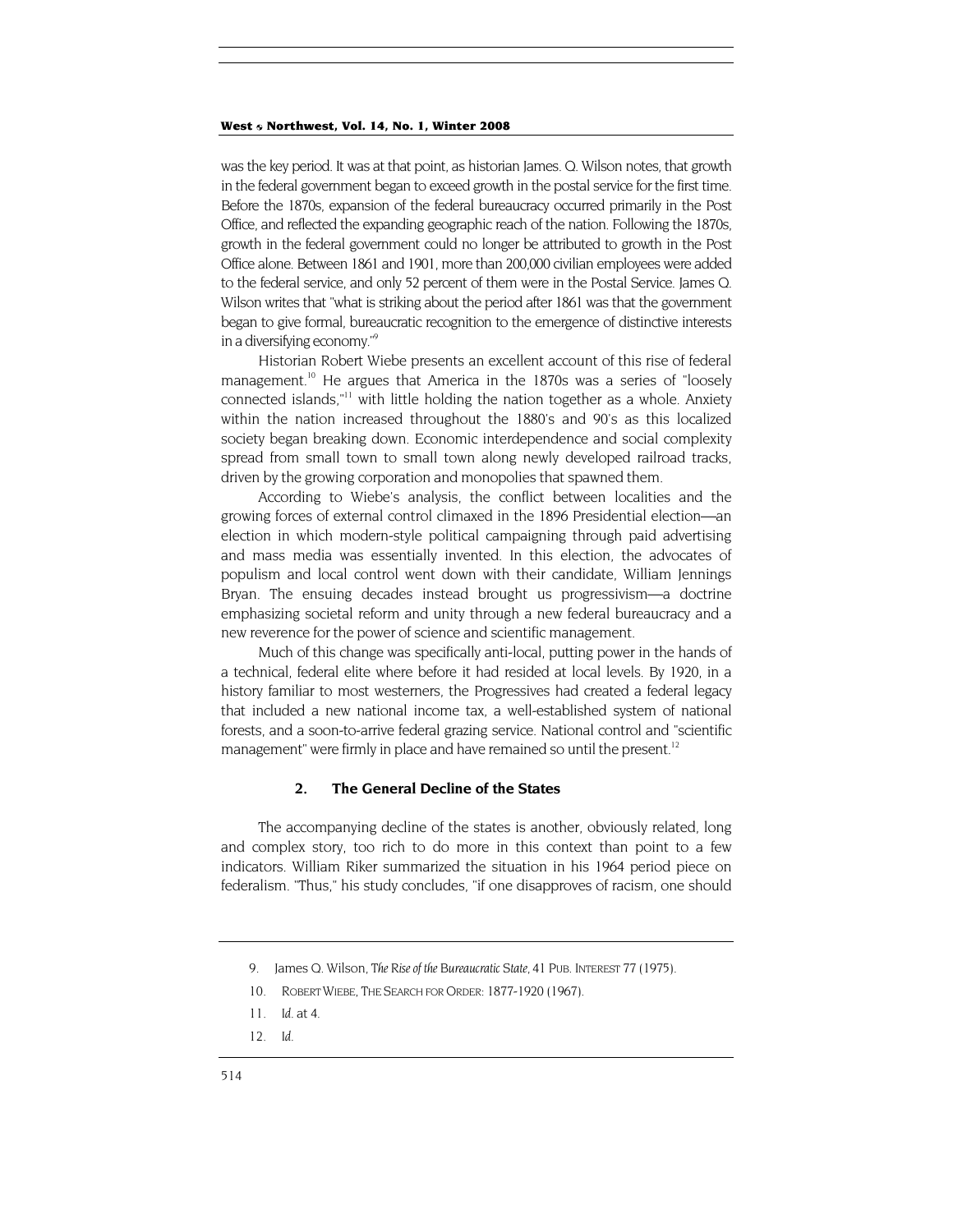disapprove of federalism."[13 S](#page-7-0)uffice it to say that states and state rights advocates were not viewed as centers of progressive action during much of this century.

Although it is wholly reasonable to blame the aftermath of the Civil War and the residue of slavery for the erosion of the state's efficacy and respectability, the Advisory Commission on Intergovernmental Relations (ACIR), summarized a long and impressive line of political science analyses and concluded that the states were ineffectual partners in the federal system because "they operated under outdated constitutions, fragmented executive structures, hamstrung governors, poorly equipped and unrepresentative legislatures, and numerous other handicaps.<sup>14</sup>

#### **3. What Goes Up Must Come Down**

A subsequent ACIR report, significantly entitled *The Federal Role in the Federal System: The Dynamics of Growth: A Crisis of Confidence and Competence*[15 s](#page-7-2)uggests that at some point in time the tide shifted. The federal government's luster began to erode and public sentiment turned cynical, hostile, and more recently, violently opposed to the mess Washington. The reformation and modernization of state governments, and their increasing efficacy and ambition is another well documented story, one which is appropriately supported by reference to the growing state role in environmental regulatory programs passed during the late 1960s and 1970s.<sup>16</sup>

## **4. A Motor for These Cycles**

This brief passage through standard literature will suffice to suggest the contours of the ebb and flow in national perceptions of the relative merits of federal and state governments.<sup>17</sup> The major mechanism powering this ebb and flow is not difficult to discern. Surely it is neither the insightful commentary of scholars, nor the useful involvement of that putative umpire of federalism, the

<sup>13.</sup> WILLIAM RIKER, FEDERALISM: ORIGIN, OPERATION, SIGNIFICANCE 155 (1964).

<span id="page-7-1"></span><span id="page-7-0"></span><sup>14.</sup> THE ADVISORY COMMISSION ON INTERGOVERNMENTAL RELATIONS, IN BRIEF: STATE AND LOCAL ROLES IN THE FEDERAL SYSTEM 3 (1981).

<span id="page-7-2"></span><sup>15.</sup> THE ADVISORY COMMITTEE ON INTERGOVERNMENTAL RELATIONS, IN BRIEF: STATE AND LOCAL ROLES IN THE FEDERAL SYSTEM: THE DYNAMICS OF GROWTH, A CRISIS OF CONFIDENCE AND COMPETENCE A-77 (1980).

<span id="page-7-3"></span><sup>16.</sup> Richard Cowart & Sally K. Fairfax, *Public Lands Federalism: Judicial Theory and Administrative Reality,* 15 ECOLOGY L.Q. 375, 409-413 (1988).

<span id="page-7-4"></span><sup>17.</sup> The literature is on the whole unpalatable; Cakes are the featured analogy. A more detailed summary, also of my own devising, can be found in Sally K. Fairfax, *Old Recipes for New Federalism*, 12 Envtl. L. 945 (1982). This article was prepared the last time we went through one of these Sagebrush Rebellion/federalism spasms and will provide easy access to the earlier literature.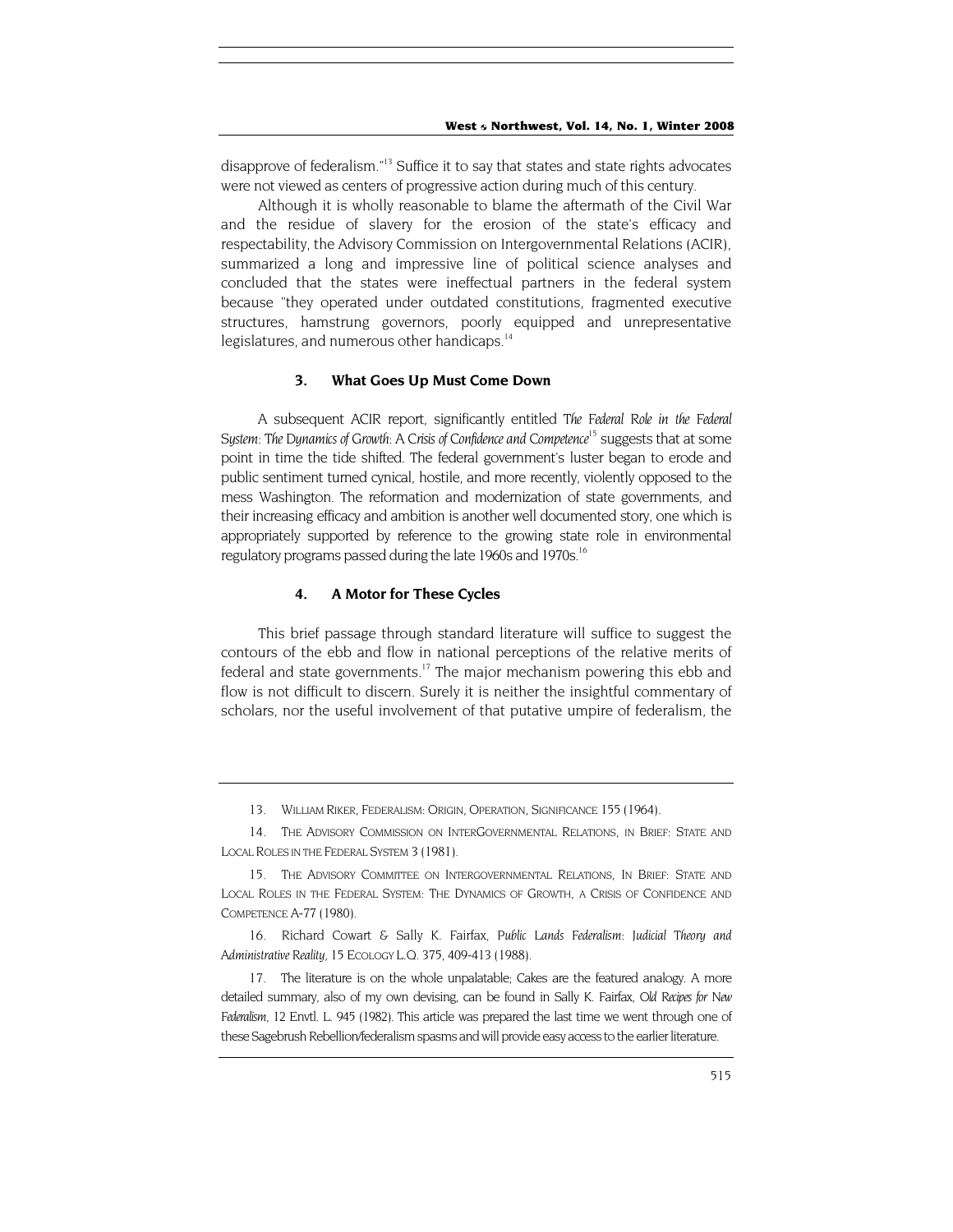United States Supreme Court.<sup>18</sup> The motor consists of nothing more surprising than advocates looking for a better deal: if mother says no, ask grandmother. There is a lot of searching in literature, most of it easily dismissed, for inherently federal or necessarily state or local functions. We can, largely by force of tradition, come up with a few nominees: land use planning and education are local; post offices, coinage, and the military, which are federal.

Interest groups drive the direction of public policy. When an interest believes that it can do better for itself by embracing or distancing a specific sovereign at a particular time, the balance of power and public policy shifts. Further, when one level of government is financially superior to another, the balance of power is again altered. For instance, the federal government depends on generous receipt and revenue transfers to western states and localities to support the establishment of permanent federal land reservations in ostensibly reluctant states.<sup>19</sup> Presently, as both federal and state governments drastically cut expenditures and services, the debate over federal land retention is understandably reopened, and the virtues of one form of government, as opposed to the other, become less clear.

# **B. The Same Cycles in the Context of Public Lands and Resource Management**

For good or bad—and this paper argues that it is for decidedly bad—much of the general ebbing and flowing in thought and evaluation of the virtues of one form of public land management over another has been lost on students of public resource management. The first pivotal period of state ascendancy, during which the template for virtually the next 150 years of Congressional policy toward public domain resources was formed, has been obscured. Public resource management has become suffused with the centrality of the federal government; intellectual models and stories about the glory days of the onset of conservation, which is, of course, nothing less than the onset of federal ownership and management, dominate our discussion today. Therefore, our ability to appreciate the alternatives and options that inhere in an ebb and flow between federal and state has been stifled.

# **1. The Days of State Dominance in the Public Lands and Resources Field**

Not surprisingly, there was a period when the states were pivotal in decision making in the public resources arena. The initiation of the public domain and the structure of the first 150 years of federal experience with land disposition were defined

<span id="page-8-0"></span><sup>18</sup>*. See* Cowart & Fairfax, *supra* note 16, at 380-81, *see also* Fairfax, Andrews & Buschbaum, *Federalism and the Wild and Scenic Rivers Act: Now You See It, Now You Don't*, 59 WASH. L. REV. 417 (1984).

<span id="page-8-1"></span><sup>19.</sup> Sally K. Fairfax, *Interstate Bargaining Over Revenue Sharing and Payments in Lieu of Taxes: Federalism As If States Mattered*, *in* FEDERAL LANDS POLICY (Foss ed., 1987).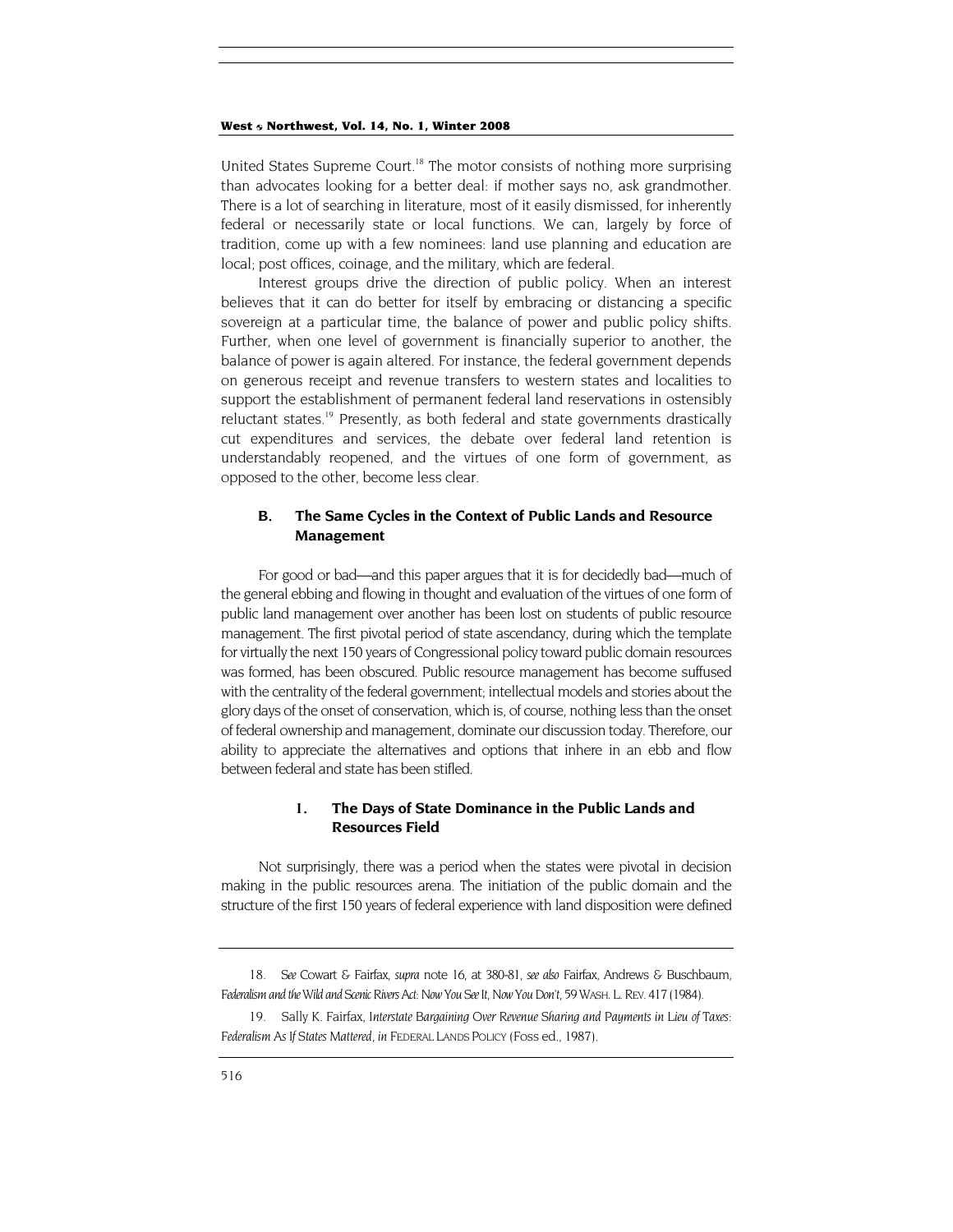largely by the terms and conditions under which state claimants ceded land to the new central government in the early 1780s and by the statutes that the Confederated Congress enacted, without authority to deal with the ceded lands. Our preoccupation at the close of the 20th century with the federal-ness of the federal lands has obscured the degree to which the state land cessions and the General Land Ordinances of 1785 and 1787 (enactments not under the Federal Constitution but rather under the Articles of Confederation)<sup>20</sup> were dispositive in defining the next 150 years of public lands policy throughout the nation.

The General Land Ordinance of 1785 provided for the rectangular survey and sale of western lands. It also initiated the program of land grants for schools, providing that lot number 16 in every township would be reserved "for the maintenance of public schools within the said township."<sup>21</sup> The Northwest Ordinance, passed two years later, provided a system for territorial governance and transition to statehood.<sup>[22](#page-9-2)</sup>

#### **2. The Withering of the States In Public Lands Policy Discussion**

This high water mark for the states as framers of public lands policy was also a rich period of negotiating the nature of the nation. Its present importance for understanding both ancient documents (like the Constitution) and the full range of choices and alternatives that confronted us then and now, is all but lost on modern participants in and students of public lands policy. Part of the problem is the troubling tendency of scholars to assert that the acquisition of the public domain began in 1805, with the Louisiana Purchase.<sup>23</sup> Lopping off the first forty years distorts the story and conceals issues, choices, and options.

A more pervasive problem is the way we present conservation history. When referencing the public domain we speak, traditionally, in terms of three periods: acquisition, disposition, and retention.<sup>24</sup> The normal story line is obvious on the face

<span id="page-9-0"></span>20*. See* Merrill Jensen, *The Cession of the Old Northwest*, 23 MISS. V. HIST. REV. 27 (June 1936); PAUL W. GATES, PUBLIC LAND LAW REVIEW COMMISSION, HISTORY OF THE PUBLIC LAND LAW DEVELOPMENT (1968). *SEE ALSO* BENJAMIN H. HIBBARD, A HISTORY OF THE PUBLIC LAND POLICIES (1939); ROY M. ROBBINS, OUR LANDED HERITAGE: THE PUBLIC DOMAIN 1776-1936 (1942). For an exhilarating discussion of key issues in the 1780s, *see* Peter S. Onuf, Statehood and Union: A History of the Northwest Ordinance (1992).

<span id="page-9-1"></span>21*. See, e.g.,* HILDEGAARD B. JOHNSON, ORDER UPON THE LAND: THE U.S. RECTANGULAR SURVEY AND THE UPPER MISSISSIPPI COUNTRY (1976); PAYSON JACKSON TREATT, THE NATIONAL LAND SYSTEM: 1785-1920, ch. 2 (1910).

<span id="page-9-2"></span>22*. See generally*, the analysis of the accession process in SOUDER & FAIRFAX, *supra* note 1, ch. 2 (researched by Karen Bradley).

<span id="page-9-3"></span>23. GEORGE C. COGGINS, ET AL., FEDERAL PUBLIC LAND AND RESOURCES LAW 45-6 (1993).

<span id="page-9-4"></span>24*. See* GEORGE M. STEPHENSON, POLITICAL HISTORY OF THE PUBLIC LANDS FROM 1840 TO 1862: FROM PREEMPTION TO HOMESTEAD (1917) (terms originating in); PAUL J. CULHANE, PUBLIC LANDS POLITICS: INTEREST GROUP INFLUENCE ON THE FOREST SERVICE AND BUREAU OF LAND MANAGEMENT (1981) (fully elaborating upon terms).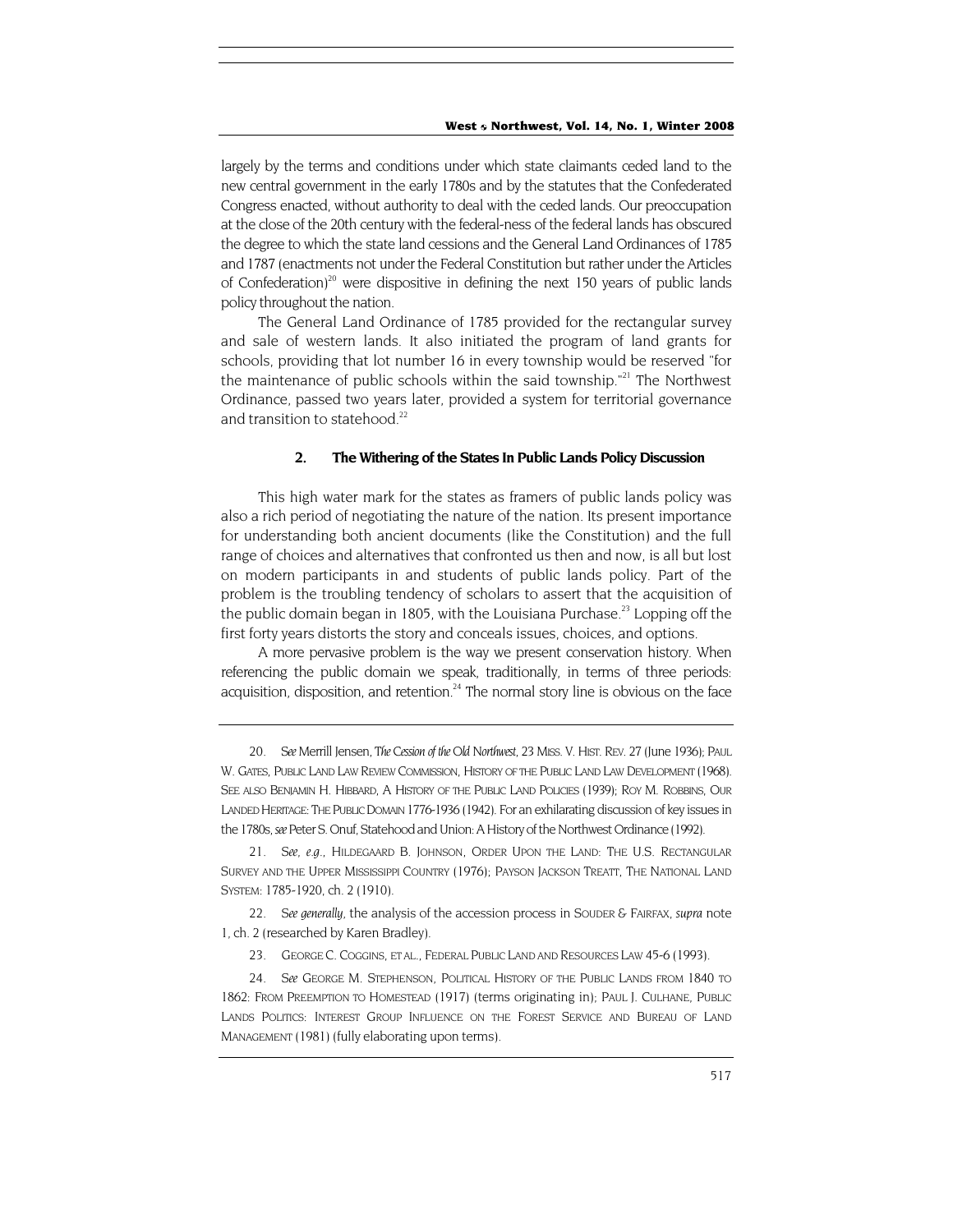of the terms: first we acquired land, then we disposed of it, then we began to hold onto it. There are a number of obvious flaws in this presentation, most obvious being that we are still, at the end of the 20th century, engaged in all three programs.

However, in the context of this paper, it is most important to note that in addition to its obvious misrepresentations, the traditional configuration of acquisition-disposition-retention has two corrosive but slightly concealed components: (1) it equates federal land retention with the onset of enlightenment, and (2) it paints a wildly inaccurate portrait of clearly identified good guys and bad (those who supported federal land ownership and those who opposed it).

There is, of course, an element of truth in the wisdom of retention. The rise of science as the basis of public decision making was not an evil idea, and it still has defenders. Others, of course, have argued persuasively that the science of the progressive era agencies was and continues to be self-serving, clearly falsified, and upon reflection, a fairly consistent disaster.<sup>25</sup> Nevertheless, the way we tell our story puts federal ownership of the resources as the heart, if not the totality, of the policy. This leaves us thinking that there is no other option.

"The acquisition-disposition-retention template" has also had substantial consequences for other institutional components of governance. For instance, the effects of federal science on local institutions have been enormous.<sup>26</sup> Local people and institutions were specifically identified as the problem - these centralized sciencebased agencies aimed to cure them. It is little wonder then that the rise of national government sapped the vitality and legitimacy of state and local institutions and denied the federal agents access to locals' experiences with resource and insight into local prorates for defining solutions to allocation and management disputes. Ironically, scientific management was specifically designed to achieve those goals. The emphasis on retention and federal management has always had as a crucial part of its assumptions that local folks and local priorities were bad, and the solution to resource allocation problems lay in displacing them with scientifically trained representatives of the federal government. An essential aspect of the marketing of federal science and science-based agencies was, accordingly, the division of the world into good and evil participants in the debate. This presumption that the good guys were for "the use of science" and the bad guys against, lies like a dense fog over the whole story of 20th century conservation.<sup>27</sup>

<span id="page-10-0"></span><sup>25</sup>*. See, e.g.,* ASHLEY SCHIFF, FIRE AND WATER: HERESY IN THE FOREST SERVICE (1960); SHERRY H. OLSON, THE DEPLETION MYTH: A HISTORY OF RAILROAD USE OF TIMBER (1971); ROBERT NELSON, PUBLIC LANDS, PRIVATE RIGHTS: THE FAILURE OF PROGRESSIVE ERA MANAGEMENT (1995).

<span id="page-10-1"></span><sup>26</sup>*. See* SAMUEL P. HAYS, *Conservation and the Future of Efficiency*, 275-76 (1960); *see also* Louise P. Fortmann & Sally K Fairfax, *America Forestry Professionalism in the Third World: Some Preliminary Observations*, 11 POP. & ENV'T 259 (1985).

<span id="page-10-2"></span><sup>27</sup>*. See, e.g.,* GIFFORD PINCHOT, THE FIGHT FOR CONSERVATION (1910) (excoriating the special interests) *and* CHARLES WILKINSON, CROSSING THE NEXT MERIDIAN (1992) (inveighing against The Lords of Yesteryear).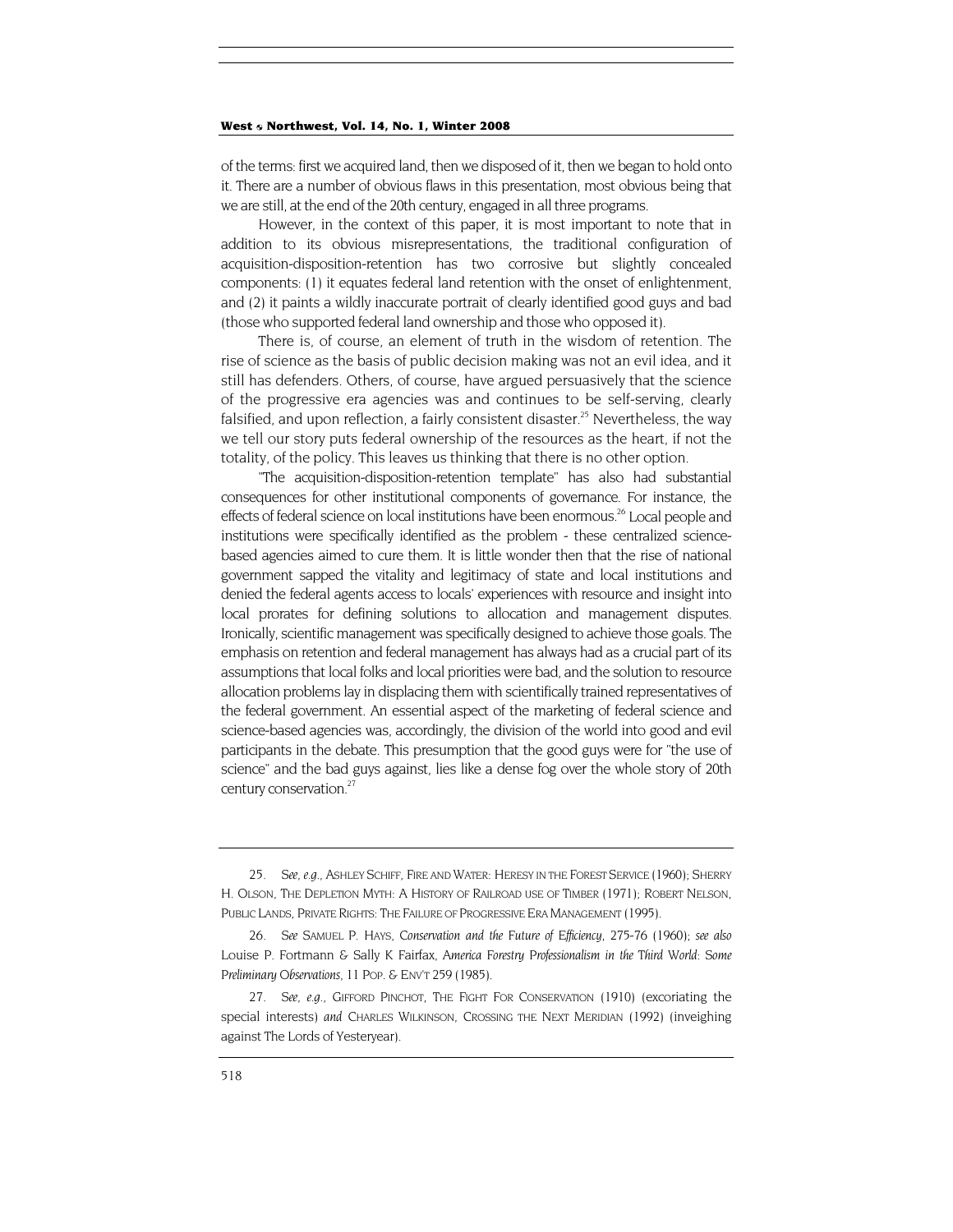Several points are obvious about this durable screed. First, there is no avoiding the plain and simple fact that the shift to federal land retention benefited huge segments of the resource management industry, such as it was. Large cattle operators embraced a leasing system for "their" public grazing areas as a means of excluding homesteaders and sheep operators. Similarly, the timber holders were well aware that withdrawing public timber from the market would enhance, not diminish, the value of their property. The idea that public lands reservations were a victory forced upon a reluctant resources industry by aroused conservationists is a half, quarter, or eighth truth. The stereotypes and misrepresentations of advocate's interests has confounded reasonable discussion of the subject ever since.

Again, it is appropriate to suggest a motor for this process of concealment and miscasting of motives. One hypothesis, fully explored elsewhere regarding one small but central aspect of the tale, lays the blame at the feet of lazy historians and enterprising bureaucrats.<sup>28</sup> The major history of the key "shift to retention" legislation, the Forest Reserve Act of  $1891<sup>29</sup>$  was written by Jonathan Ise, at the behest of, with the support of, and with full access to the personal files of, Gifford Pinchot.<sup>30</sup> Ise devised the now familiar "miracle of 1891 and 1897" story of the forest reserves - no legislative history can be found; a feckless Congress needed prodding from folks like Mr. Pinchot; the provisions of the 1891 and 1897 simply popped out and nobody knows where they came from or what they "really" meant.<sup>31</sup> Every major history of the reserves have subsequently relied upon, and few have done the full research necessary to unwind the real roots. My brief sortie was sufficient to establish a long and complex legislative history for both acts, and the sad trail of footnotes that has pushed Pinchot's self-serving good guys and bad guys tale to the level of unquestioned verity.<sup>32</sup>

## **3. Consequences of This Inadequate Intellectual Tool Kit**

Our narrow view of public resources and their management has resulted in an inflexible academic debate approach to dispute resolution which fails to address basic issues of public land management. We have become locked in a series of outbursts based on distrust which has deepened preexisting stereotypes.

One way to underscore the paucity of the debate is to note the failure of academics to elucidate the full range of what is possible. Trying to understand

<span id="page-11-4"></span>32. SEE FAIRFAX & TARLOCK, *supra* note 28 at 534 and accompanying text.

<span id="page-11-0"></span><sup>28</sup>*. See* Sally Fairfax and A. Dan Tarlock, *No Water for the Woods: A Critical Analysis of* United States v. New Mexico, 15 IDAHO L. REV. 509 (1979) (discussing alternative views of the history of the 1891 and 1897 acts).

<span id="page-11-1"></span><sup>29. 16</sup> U.S.C. § 471 (1891), *repealed by* Act Oct. 21, 1976, P.L. 94-579, Title VII, § 704(a), 90 Stat. 2792.

<span id="page-11-2"></span><sup>30.</sup> JONATHAN ISE, THE UNITED STATES FOREST POLICY 370-1 (1920).

<span id="page-11-3"></span><sup>31</sup>*. Id.*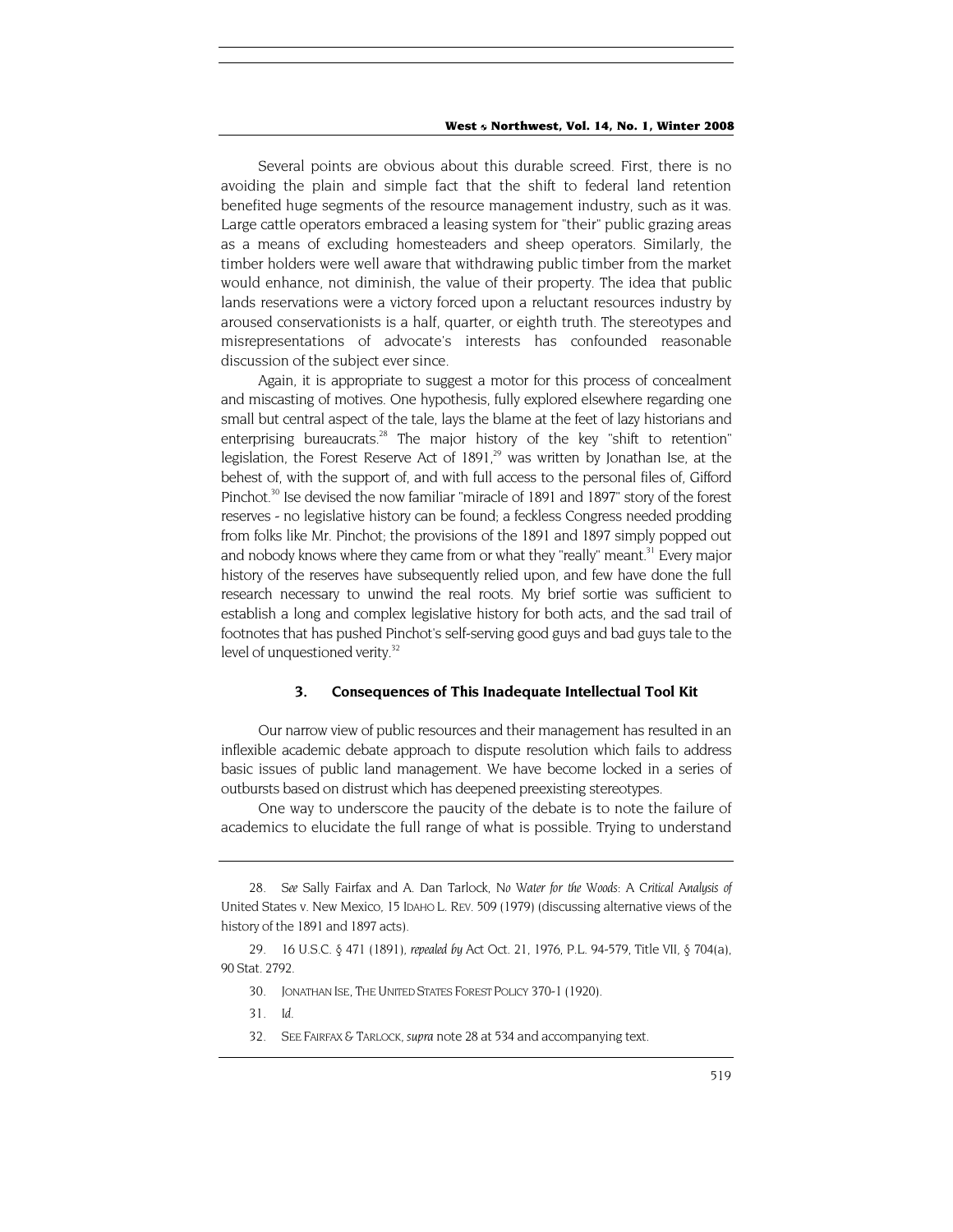22-50 state programs and their history is a little much to be parceled out in the two-to-three year publication cycle that is required at most research institutions. It is easier to focus on one or two programs run by one federal agency. Hence, very little in the way of comprehensive or comparative data on state programs is available.

When states emerge from these shadows they are frequently slandered. One particularly egregious example is a Sagebrush Rebellion era volume by Marion Clawson.<sup>33</sup> Clawson's unsubstantiated work vilifies state land managers and management. Drawing on his own "considerable knowledge of state land administration over the past four decades" he writes, with careful indirection, about the "state's incompetence and veniality based on many [albeit none mentioned] episodes of the past;" he configures the state managers as less competent than the federal agencies; "the worst of both worlds: that is still public land, not private, and state-managed rather than federally managed."<sup>34</sup>

The debate over public land management is also marred by academic dishonesty. Frequently, long term participants in the debate are caught arguing against their own oft-stated goals or transparent self interest. First, take the case of Nevada, where both citizens and diverse government entities have long been leading advocates of giving the federal lands to, or less plausibly, back to the states.<sup>35</sup> This movement thrives in Nevada, despite the documented fact that Nevada is consistently among the biggest gainers of federal subsidies on federal lands and would be among the biggest losers if the lands were transferred.<sup>36</sup> Second, take the case of the ranchers. Episodically<sup>37</sup> ranchers have demanded the opportunity to purchase or otherwise receive fee simple title to "their" federal grazing allotments. However, the reality of the situation is that ranchers generally cannot afford to purchase these lands at anything approaching the fair market value, nor could they afford to maintain and pay taxes on the lands if they were donated to them. Nevertheless, the cry continues.<sup>38</sup>

- <span id="page-12-0"></span>33. MARION CLAWSON, THE FEDERAL LANDS REVISITED (1983).
- <span id="page-12-1"></span>34*. Id.* at 188-189.

<span id="page-12-2"></span>35. State of Nevada *ex. rel.* Nevada State Bd. of Agric. V. United States, 512 F. Supp. 166 (D. Nev. 1981), *aff'd* 699 F.2d 486 (1983); RESOURCE CONCEPTS, INC., IDENTIFICATION OF PUBLIC LAND TRANSFER ISSUES AND PRELIMINARY COMPARATIVE ECONOMIC ANALYSIS (1994) (prepared for the Eureka County Board of County Commissioners); *but see* letters from Frankie Sue del Pappa, Attorney General of Nevada to Edward L. Perry, County Alliance to Restore the Economy and Environment (Sept. 17, 1993) (Appendix A).

<span id="page-12-3"></span>36. Robert Nelson has been compiling these data for decades, most recently in *Essay: Transferring Federal Lands in the West to the States: How Would it Work*, POINTS WEST CHRONICLE 6 (Winter 1994-95); *see also* CONGRESSIONAL RES. SERVICE, BLM REVENUES AND EXPENDITURES (July 28, 1995). One flaw in these analyses is that they assume that the states would continue to manage the lands under the same circumstances that presently characterize federal land management—that is, one is presuming that after taking title to the Carlin Trench gold resources, the Nevada legislature would continue to insist that mining interests cannot afford to pay rents or royalties.

- <span id="page-12-4"></span>37*. Reviewed in* COWART & FAIRFAX, *supra* note 16, at 383.
- <span id="page-12-5"></span>38. PUBLIC LANDS NEWS is, over time, an excellent source on this general posturing.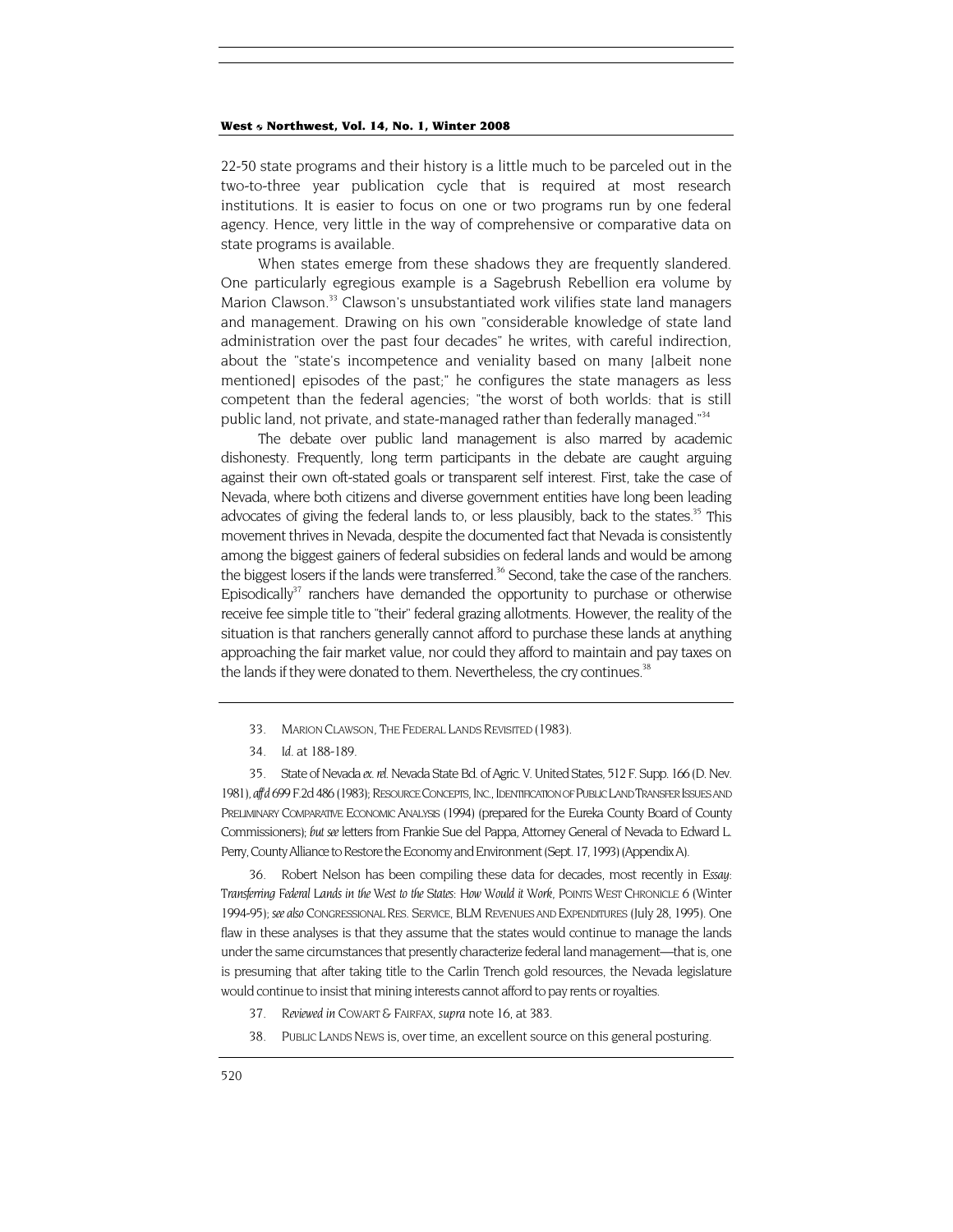It seems likely that the interest groups in Nevada and the ranchers understand the issue of title versus control. As Peffer made clear so many decades ago,<sup>39</sup> the title issue in both cases is likely strategic: By arguing over title, interest groups are able to bash the bureaucrats and increase their control over the land. However, this focus on title and taking title does not appear to be in the interest of either the State of Nevada nor the ranchers.

Least explicable of all is the consistent rush of environmentalists to defend the federal agencies whenever the title issue is raised. Having spent two-thirds of the 20th century pointing out, with considerable accuracy and disappointingly less impact, the flaws of federal management, those groups' embrace of the federal agencies and their stout unwillingness to consider alternatives to federal management is nothing short of sad and ironic. It demonstrates the bankruptcy of our ideas on the subject of public resources. When pressed, we have precious little to offer each other beyond what we already know to be deeply flawed.

#### **C. Summary**

Public lands policy is not the only arena in which the states' reputation and potential has been obscured by a presumption that the feds are the government of choice. However, difficulties in seeing the states are peculiarly debilitating in the public lands field. The inertia in favor of federal retention and federal lands is buoyed by its association with the apparently salubrious notion of non-partisan technical competence. However soured in the post-Silent Spring<sup>40</sup> world, such scientific decision making remains a major source of legitimacy in our culture. Our inability to see the states clearly leads to the deeply problematic preoccupation with federal land retention. This heavily promoted notion sealed us in an analytic void. We know very little of any other way to approach resource management, even those which have been in place since 1785. As a result, our public discourse on the subject is intense, vitriolic, full of destructive stereotypes, and almost utterly beside the point. My advocacy of the state trust lands is not proffered as an alternative to federal management, but as one method of enriching our impoverished vocabulary about public lands. It is one set of alternatives in action; one widely dispersed array of experiences that can diversify our notion of what public resources are for and how to manage them.

## **III. Why Is This Becoming Thinkable**

Even after arguing at length that our intellectual tools, and the acquisitiondisposition-retention framework reifying federal ownership makes it extremely difficult to discuss public lands issues, or even to frame them in a meaningful way, I am nonetheless optimistic about the present form of the debate.

<span id="page-13-0"></span><sup>39</sup>*. See generally* E. LOUISE PEFFER, THE CLOSING OF THE PUBLIC DOMAIN (1951).

<span id="page-13-1"></span><sup>40.</sup> RACHEL CARSON, SILENT SPRING (1963).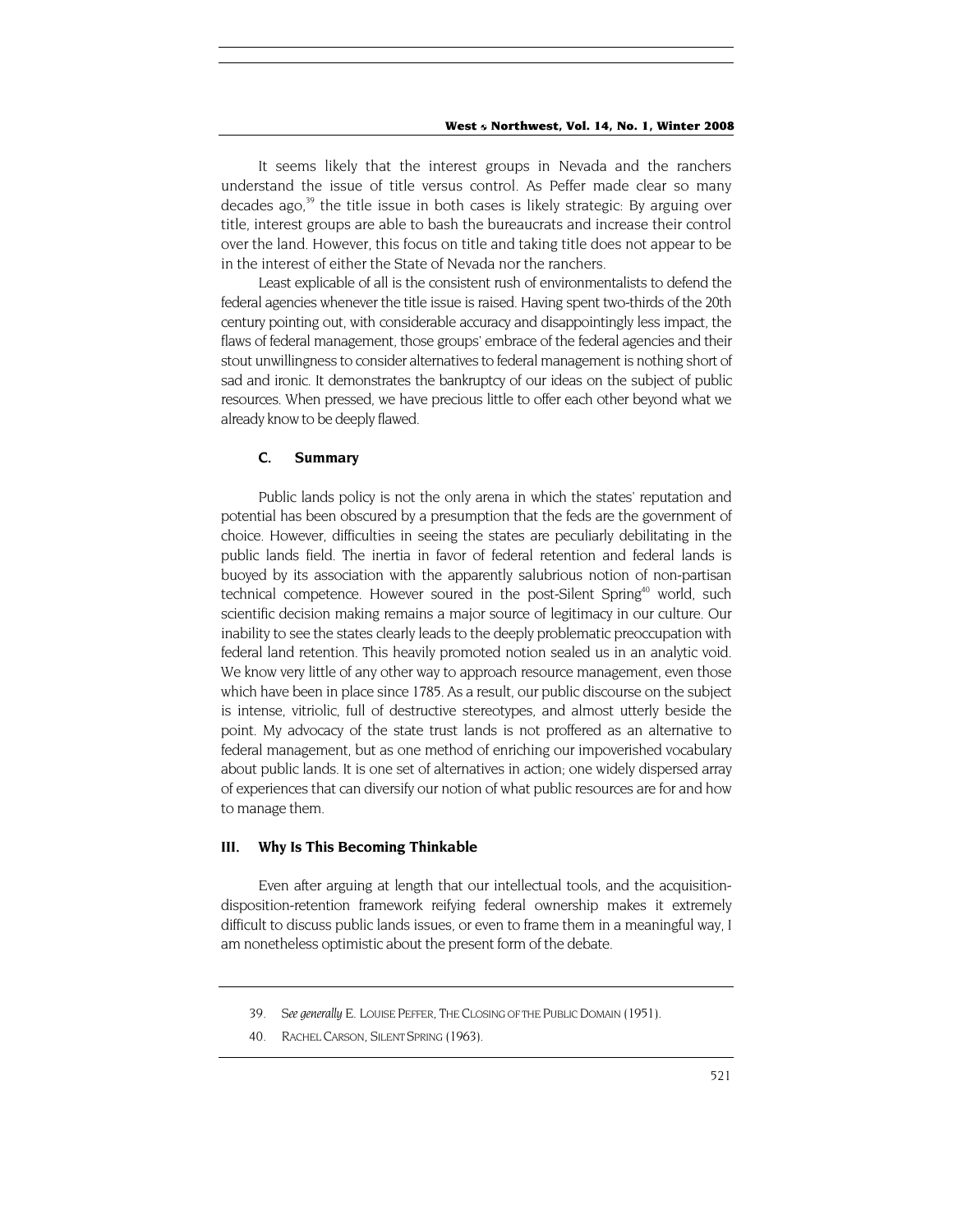One important aspect of the currently more nuanced and substantive debate can be traced to the evolution of a viable grassroots environmental movement. Its position on issues of locus of power and the priorities of public resource management are significantly different from the positions of the national groups.<sup>41</sup> This grassroots environmental dialogue most emphatically includes, indeed is in part defined by the fact that it includes, many ranchers, and those dependent on western commodities. Perhaps what unites these new consensus seekers is a shared antipathy for "espresso by fax $142}$  but it does reshape the conversation to have this new breed in the room.

A second important and positive variable in the new debate is the introduction of economics. This is not, in itself a panacea—in fact, to the contrary. There is probably considerably more gibberish being written these days about the virtues of free market economics than about the veniality of the states.<sup>43</sup> Nevertheless, economists, with their diverse tools and propensities for evaluating tradeoffs are no longer dismissed as merely the spear carriers of commodity interests. Their presence at the table has enriched the discussion.

A third factor is the gradual encroachment of landscape level thinking. Academics and advocates alike have been trying for years to tell the Forest Service that they were not the only game in town—that, for example, an even flow of logs from national forests would not produce an even supply of timber to mills unless the Forest Service were the only supplier. Agency reluctance to the contrary notwithstanding, the idea that each parcel of land, regardless of ownership, is part of an integrated ecosystem has encouraged a broader dialogue about management of all the parcels. This in turn suggests that discussing federal land management apart from the management of state and privately held land in the same region or watershed is not likely to be fruitful.<sup>44</sup>

Fourth, while it is perilous to perform an historical analysis of the present, it seems fair to say that we are in another period similar to that described by Wiebe circa 1896. American society is again becoming increasingly anxious and

<span id="page-14-3"></span>44. Probably the best discussion of transcending the parcelness and viewing land as part of an ecosystem is Joseph L. Sax, *Property Rights and the Economy of Nature: Understanding*  Lucas v. South Carolina Coastal Council, 45 STAN. L. R. 1433 (1993). *See also Myth of the Green Blob*, in COWART & FAIRFAX, *supra* note 16, at 410 (for a slightly different take on landscapes), *and* JOHN A. DIXON & LOUISE A. FALLON, *The Concept of Sustainability: Origins, Extensions, and Usefulness for Policy*, 2 SOC'Y & NAT. RESOURCES 73 (1989) (discussing sustainability or "ecosystem management"). For a terse distinction between sustainability and sustained yield, *see* Jon A. Souder, *et al., Sustainable Resources Management and State School Lands: The Quest for Guiding Principles*, 34 NAT. RESOURCES J. 271, 273-78 (1994).

<span id="page-14-0"></span><sup>41</sup>*. See generally*, 9 NORTHERN LIGHTS (Don Snow, ed., Winter 1994).

<sup>42</sup>*. See*, Don Snow *Cappucino Cowboy*, 9 NORTHERN LIGHTS 3, at 3 (Winter 1994).

<span id="page-14-2"></span><span id="page-14-1"></span><sup>43.</sup> Peter S. Menell, *Institutional Fantasyland: From Scientific Management to Free Market Environmentalism*, 15 HARV. J. L. & PUB. POL'Y 489 (1992) provides an excellent introduction to the literature and the debate over this issue.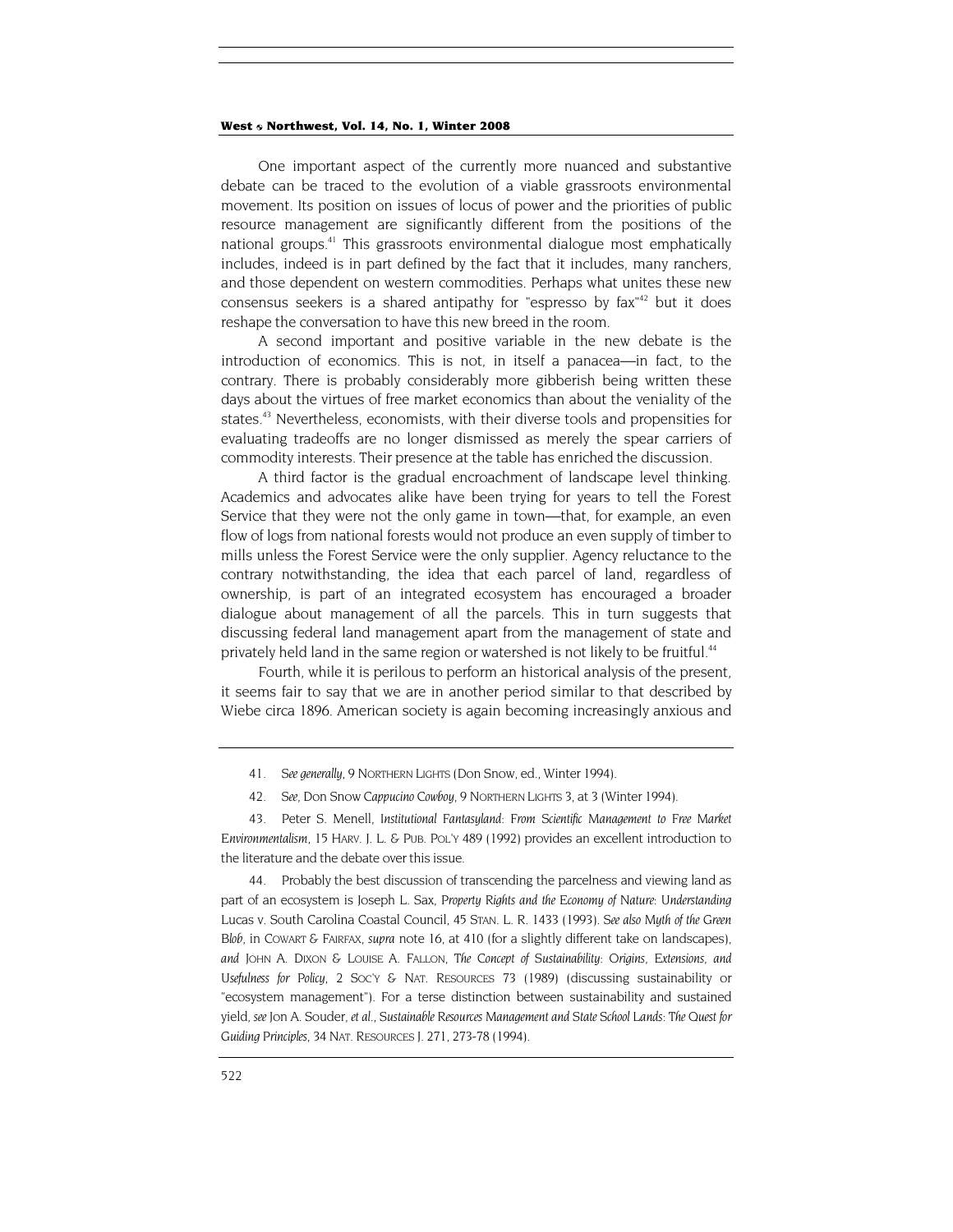upset about the country and the way it has been governed—symptoms of that anxiety may be found in the news and at the ballot box. Local-national control issues are again in the spotlight. Many would argue that we are witnessing the end of the Progressive era.<sup>45</sup> Clearly, the conflicts of today share important similarities with the ones fought nearly 100 years ago; however the result may be quite the opposite. For instance, in 1896, states and localities lost the battle for local control. In 1996, on the other hand, there is a genuine interest in exploring increased autonomy and self-determination for local communities, as well as transfers of control of, or title to, public lands to the states.<sup>46</sup> States have traditionally been excoriated in this dialogue, but the present era suggests that this may no longer be the case. While we have no clearly designated Populist candidate running for President (at least, not yet), the issue of local control is back on the public agenda in a manner very similar to the era marking the birth of the Progressive movement.

Finally, least noticed in these parts, but ultimately perhaps the most important, the observation that the problems experienced in the West are also being experienced in the East, and indeed in many parts of the world, is starting to refocus the discussion in interesting ways. The fact that these issues of the appropriate locus of control over resources are ubiquitous means that the federal government is likely neither the cause of all the problems nor the source of all the solutions. Obviously, in the western United States, where the federal government is the major landowner in many jurisdictions, the federal government will continue to play an integral role in public land management. But the fact that many of the same issues are also confronted in West Texas, Vermont, Botswana, and Brazil suggests that we can over-attend to the fed's presence.

These five factors are among those that are altering the dialogue beyond that structured by the impoverished acquisition-disposition-retention triptych. They suggest to me that perhaps we are ready now, to a degree that we have not been for most of this century, to think about alternative ways of organizing to manage what we have only recently come to think of as "federal lands." With that thought in mind, now turn to the core of this paper.

## **IV. States as Managers of Lands**

The currently renewed quest for alternative forms of public resource governance, and especially the emphasis on finding structures and institutions that are closer to the ground, suggest that this may be an auspicious time to restore the states, their priorities and potential as managers, to an appropriate role in the

<span id="page-15-0"></span><sup>45</sup>*. See, e.g.,* COWART & FAIRFAX, *supra* note 16, in its milder, pre-reinventing government manifestation. For a different approach to the same general topic, see ROBERT NELSON, PUBLIC LANDS, PRIVATE RIGHTS, THE FAILURE OF SCIENTIFIC MANAGEMENT (1995).

<span id="page-15-1"></span><sup>46.</sup> Theresa Rice, *Federal Lands and Watershed Based Management Approaches*, Public Lands Conference, *supra* note 2.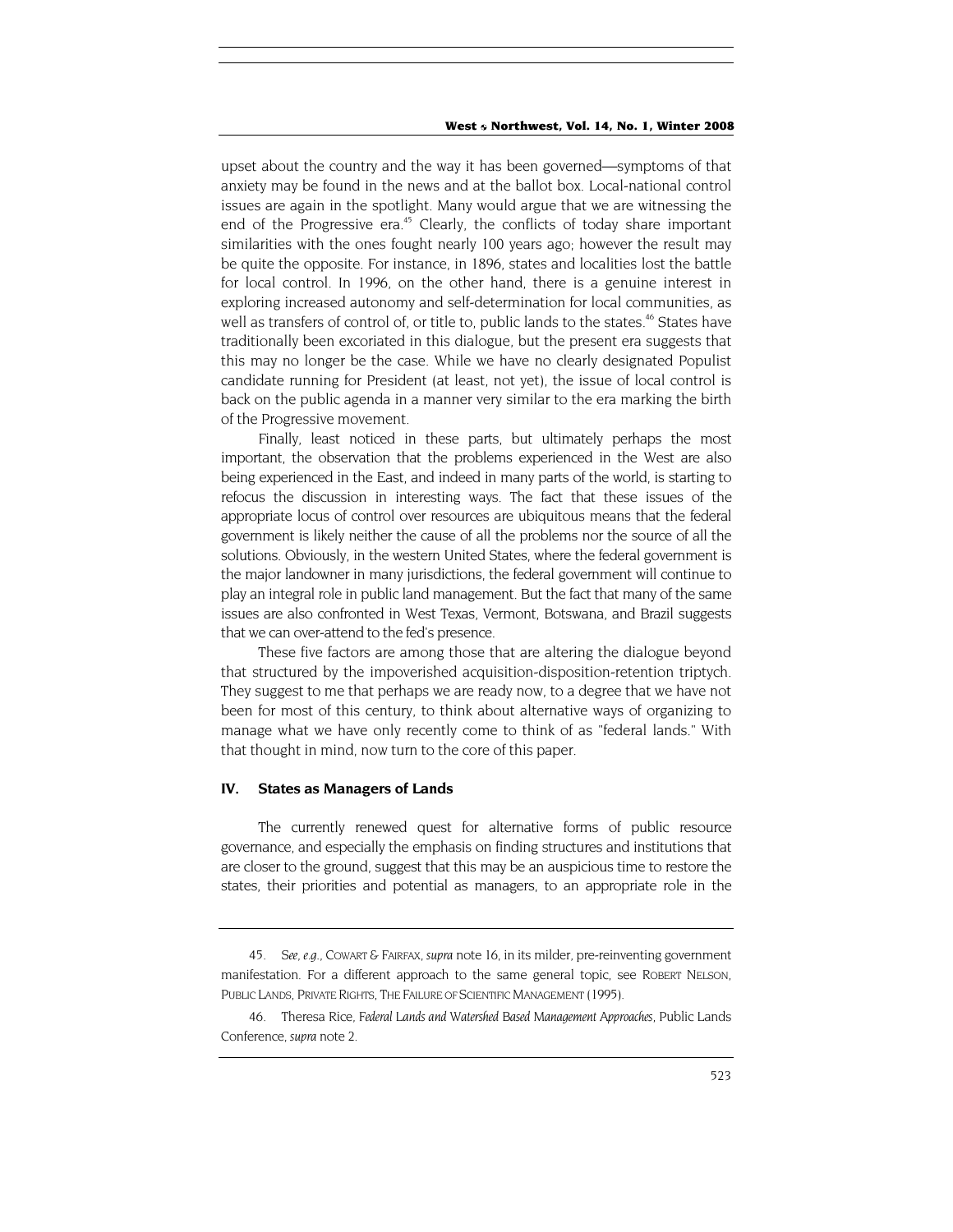<span id="page-16-3"></span>discussion. Unfortunately, the absence of research on state lands limits us to only the most tentative generalizations about even such basic facts as the extent of state land ownership.<sup>47</sup> This lack of information puts a crimp in our discussions of the most important aspect of states as land managers. Nonetheless, it is appropriate to notice that the states do and/or could play at least two other roles.

First, it is important to appreciate the role that the states presently play as partners, managers and as regulators of lands admixed with federal lands. The federal lands do not exist as the green or pink blob that shows up on AAA maps. Almost without exception, "federal" holdings are intermixed with significant sections of state, private and other federal lands. Second, as a spin-off from managing their own lands, states could, and do, frequently act as "little laboratories;" sites of experimentation with tools and approaches that spread to other states and occasionally even to the federal government.<sup>48</sup>

#### **A. State Trust Land Management**

The history of state trust lands is treated in detail elsewhere.<sup>49</sup> Here, it is necessary only to outline the basic principles. Beginning with Ohio in 1803 and ending with Alaska in 1959, Congress reserved and then granted to newly joining states increasing amounts of land to support common schools and other public institutions, such as hospitals and insane asylums. Early grants were to townships, and were lost or sold in much the same way as the primary disposal of the public domain. However, interest groups supporting public education flourished throughout the 19th century and brought increasing pressure on states to retain and secure the grant lands. Momentum was added toward orderly approaches to the lands when states rather than townships were made grant recipients at mid-century.

The states established permanent school funds to pool and distribute the receipts. This allowed standardization of what constituted a school and signaled increasing state level attention to protection and management of the grants, which were, probably as a result of the permanent fund paraphernalia, increasingly called "trusts."<sup>50</sup> The definition and spread of different protective

47. Randal O'Toole, *Why State Lands*, 2 DIFFERENT DRUMMER 2 (Summer 1995).

<span id="page-16-1"></span><span id="page-16-0"></span>48. There is fairly interesting political science literature on the subject, Keith Boeckelman, *The Influence of States on Federal Policy Adoptions*, 20 POL'Y STUD. J. 365 (1992) and Jon A. Souder & Sally K. Fairfax, *Federalism as Little Laboratories, Yes, No, and Maybe: The State School Trust Lands*, Presented at the 1990 Annual Meeting of Western Political Science Association, Newport Beach, CA. The concept actually originated with Justice Brandeis in New State Ice Co. v. Liebmann, 285 U.S. 262 (1932) (Brandeis, J., Dissenting); *see also* DAVID E. OSBORNE, LABORATORIES OF DEMOCRACY (1988).

<span id="page-16-2"></span>49. Sally K. Fairfax, *et al., The School Trust Lands: A Fresh Look at Conventional Wisdom*, 22 ENVTL. L. 797 (1992) and Jon A. Souder & Sally K. Fairfax, *State Trust Lands,* 2 DIFFERENT DRUMMER 36 (Summer 1995), and the references cited therein.

50*. See* O'Toole, *supra* note 47, at 1 (federal conditions on the grants rather than state initiatives are crucial in what he describes as the states "marginally better fiscal manage[ment]." The strings were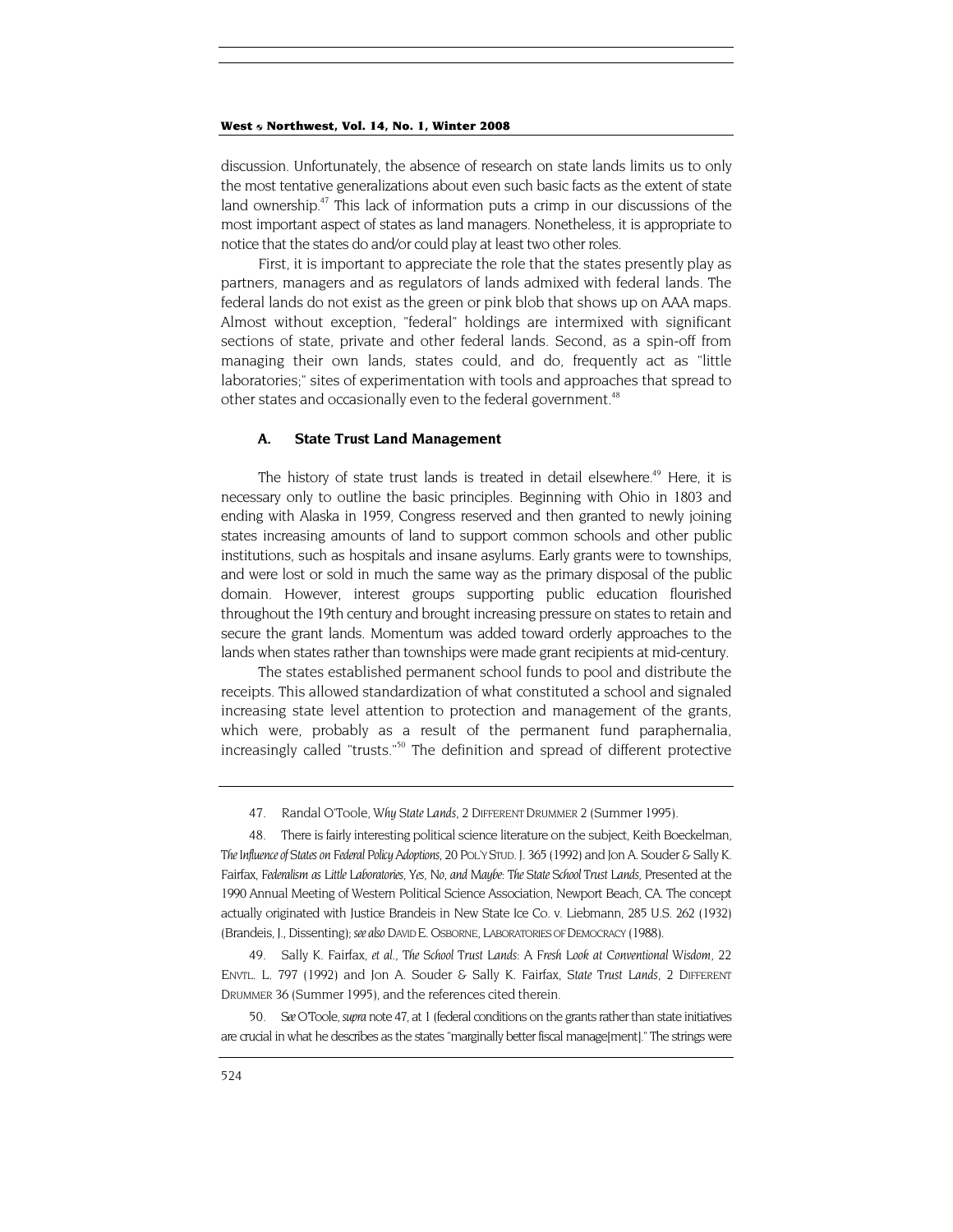<span id="page-17-3"></span>measures in state constitutions is an example of the "little laboratories" principle. Frequently individuals with experience in one state moved west to help write the constitutions of subsequent states, $51$  and brought with them knowledge of transfers.

State trust land management appears to have been dominated by lessees and an emphasis on local development, in combination with the professional ideologies of the underlying management groups—not all that different from federal land management—until the middle of the 20th century. The key dispute is described below in *Lassen v. Arizona*. [52](#page-17-1) Beneficiaries and concerned trust managers successfully sought protection for the school and related trusts in a series of disputes throughout the states.

## **B. The Trust Mandate**

A trust is a fiduciary relationship in which the trustee holds and manages property for the benefit of a specific beneficiary. The major obligation of the trustee is to act with "undivided loyalty" to the beneficiary.

The key Arizona case, *Lassen v. Arizona Highway Dep't*., illustrates the core of the trust mandate.[53](#page-17-2) In *Lassen*, the Arizona Highway Department sought to use granted school lands for a public highway without compensating the trust - this, in spite of the fact that the state enabling act which granted the lands dictated that the lands were not to be acquired for use for less than their fair market value, and that specified and defined the manner in which the lands had to be offered for sale. It had nevertheless come to be the tradition in Arizona, and elsewhere, that states simply took school lands for highway and related purposes. Not infrequently an offset or enhancement argument was made, a common feature of early eminent domain cases of the late 19th century. The enhancement in the value of the remaining parcel was deemed sufficient to repay the property owner for the land taken, hence no compensation was required[.54](#page-17-3) In *Lassen*, the U.S. Supreme Court announced unmistakably that the lands

not federal in this instance but the result of state constitutional provisions. Not until 1910 did the federal enabling act for Arizona and New Mexico make any discernible attempt at "strings.").

<span id="page-17-0"></span>51*. See, e.g.,* W.H.H. Beadle, Memoirs of W.H.H. Beadle, (Robinson ed., 1906); South Dakota Beadle Club, Permanent School Fund in South Dakota and the Beadle Club (1976). The club, founded in 1925 to foster support and good fellowship among "schoolmen" of South Dakota and to celebrate General Beadle, is still active and continues to protect and enhance the school lands.

52. 385 U.S. 458 (1966).

<span id="page-17-2"></span><span id="page-17-1"></span>53. When speaking of school and related trusts, the trust referenced is not the public trust, which limits the ability of the sovereign to alienate public rights in the bed and banks of navigable waters and related resources, but rather a "beneficial" trust, of the kind that an indulgent grandmother would instruct a bank officer to manage for the benefit of her grandchildren.

54. This history is grist for the "givings" topic that seems to be emerging in the context of "takings." *See generally* Harry Scheiber, *The Road to Munn: Eminent Domain and the*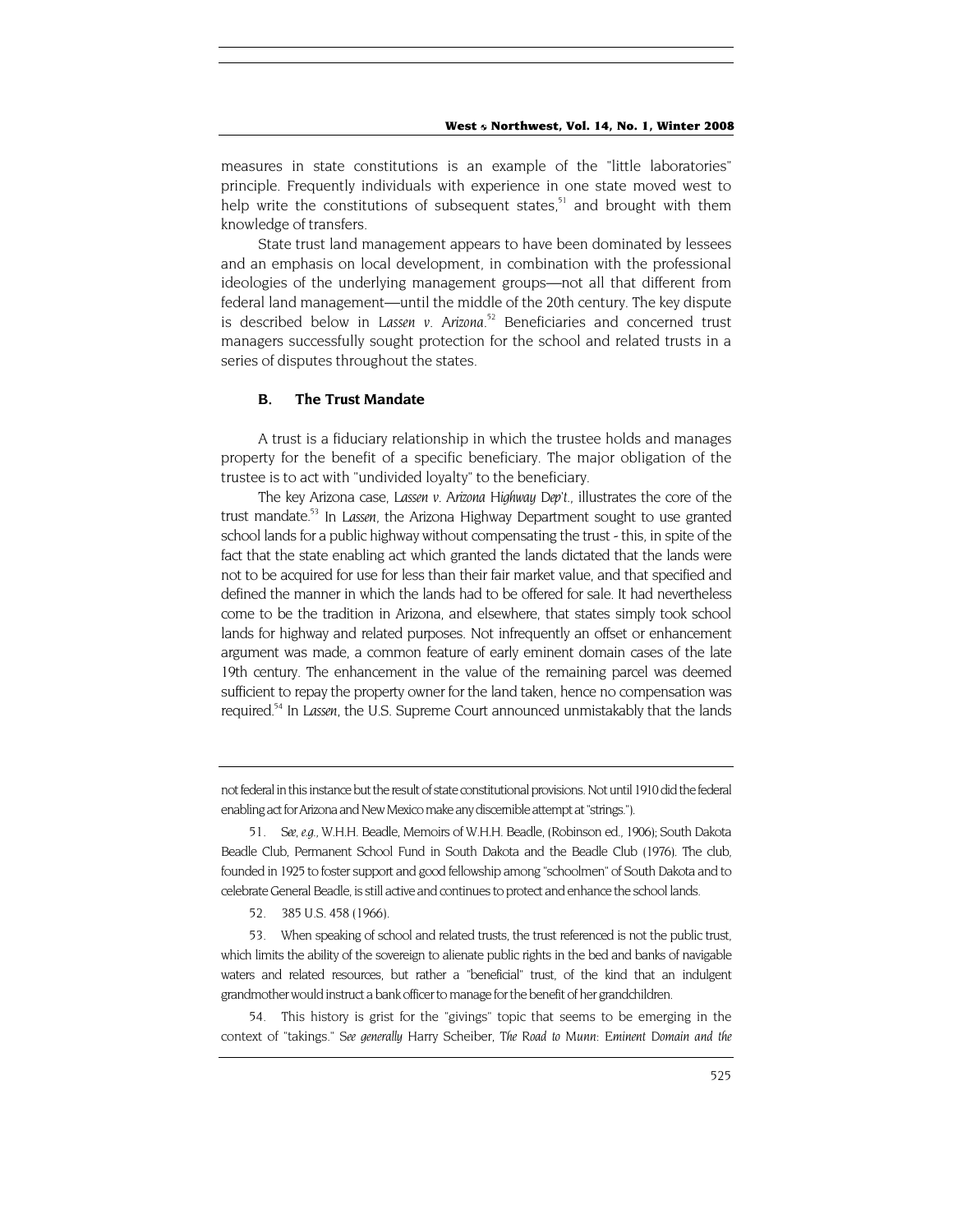granted in Arizona were a trust that was to be honored, with full and undivided loyalty to the designated beneficiaries—common schools and similar state institutions. A spate of similar cases, frequently forbidding state legislatures from setting maximum prices for trust resources or forbidding managers from allowing or requiring preference right renewal of agricultural leases followed.<sup>55</sup>

The following four examples summarize the full panoply of trust responsibilities under four general headings: clarity; accountability; enforceability; perpetuity.<sup>56</sup>

**Clarity:** The trust mandate is clear and simple. The goal is to make the trust productive for the specified beneficiary. Because it is crystal clear (relatively speaking) what the trustee is supposed to be doing, it is easy (again, relatively speaking) to figure out whether or not she is doing it. It is, for example, fairly simple to identify investments that have the effect of subsidizing excess management rather than benefiting the beneficiary. Under the trust mandate, with a clear and simple goal, it is not possible to use returns in one program to subsidize investments in another program area where the returns do not justify the commitment.

**Accountability:** This is the key to achieving compliance with the clear mandate. Again, unlike the federal multiple use agencies, the trustee is obligated to deal openly and honestly with the beneficiary and to maintain and furnish records about receipts, disbursements, and management. It is relatively simple to obtain basic data about trust land management that facilitates analysis of whether the trustee is doing her job.

**Enforceability:** These obligations have been defined in centuries of litigation and judges have enormous experience in the field and proceed with vigor to protect the beneficiary.

**Perpetuity:** The trustee is obligated to preserve the productive capacity of the trust. Although a beneficial trust is not necessarily perpetual (it could end, for example, when the grandchild graduates from College), the permanent school fund makes the school trusts peculiarly emphatic about the long term commitment of trust management.

<span id="page-18-1"></span>56*. See* Jon A. Souder, *et al., supra* note 44 at 278; RESTATEMENT (SECOND) OF TRUSTS, §§ 2- 4 (1959); GEORGE T. BOGERT, TRUSTS (1987).

*Concept of Public Purpose in State Courts*, 5 PERSPECTIVES IN U.S. HISTORY 329 (1971) (describing treatment of eminent domain in early 1800s).

<span id="page-18-0"></span><sup>55.</sup> Nebraska actually beat everybody to the punch with the first of the modern agency changing cases: State *ex rel.* Ebke v. Board of Educ. Lands and Funds, 154 Neb. 244, 47 N.W. 2d 520 (1951). The most recent and interesting cases are probably County of Skamania v. State of Washington, 685 P2d 230 (Ok. 1982); State v. University of Alaska, 624 P.2d 807 (Alaska 1981); ASARCO v. Kadish, 109 S. Ct. 2037 (1989). Here again, I take issue with Randal O'Toole, *supra* note 47, who asserts that "state reform is no faster than the slackwater behind a Bureau of Reclamation dam." *Id.* at 2. In the state trust lands field, the opposite appears to be true: a few well placed beneficiary originated law suits have radically altered the priorities and the outcomes in state trust land offices." *See generally* SOUDER & FAIRFAX, *supra* note 1, at 33-36.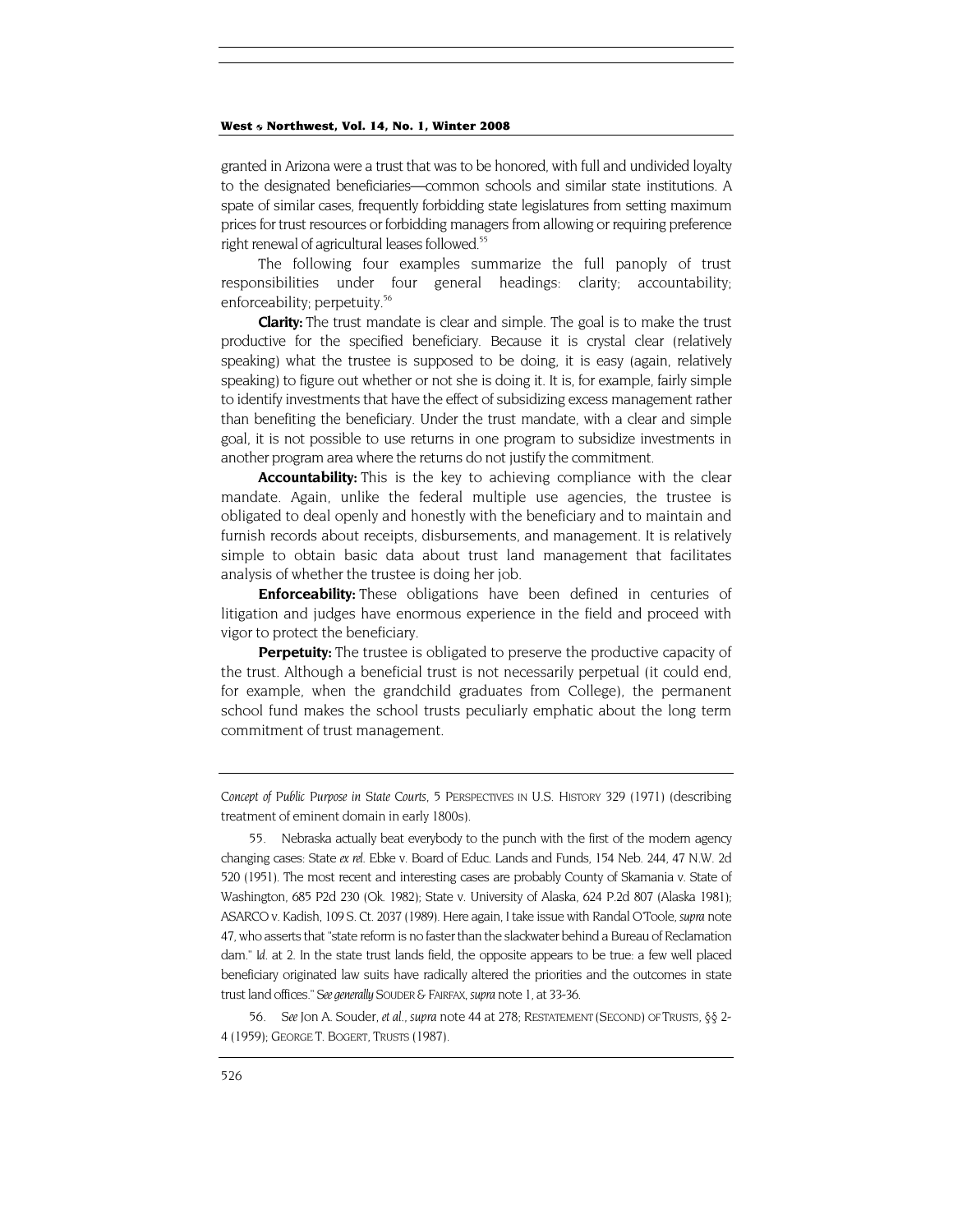Without belaboring the obvious, this mandate is significantly different from the rather mushy commands and Byzantine procedural requirements that afflict the federal land management agencies.<sup>57</sup>

## **C. So What**

I have established that state trust lands are different from federal multiple use management lands, but does it matter and what can we learn from this distinction? I will answer this question, first by recounting three stories about disputes involving trust lands that present an array of situations in which the trust mandate appears to teach something about alternatives in public land management, and second, by returning to my opening remarks lamenting the acquisition-disposition-retention triptych. Finally, I urge participants in the debate to look more closely at management tools and priorities, as opposed to merely questioning who holds title to the lands. Finally, I will focus on the lease as an appropriate focus of study and thought. The lease is a core tool of land management (state, federal, public and much private) and hence is the appropriate unit of analysis for understanding alternative approaches to land management, public or private, state or federal.

## **1. Subsidizing Agriculture and Grazing in Oklahoma**

The first story concerns taking control over the grazing and agricultural land leasing program from the lessees. If you are looking for perfection in trust lands management programs, you will be disappointed. Nothing about the trust mandate indemnifies the managers against the political realities in which we all operate. But, the trust mandate has a central role in defining the political environment of the debate, which this story underscores. The Oklahoma story is a recent, but a classic example of using the trust mandate to shift the balance between the lessee and the manager.

The Oklahoma state legislature had enacted statutes which set maximum agricultural and grazing fees, limited the amount of interest the Land Commissioners could charge when making farm loans and when selling trust property, and allowed existing lessees a preference right to release "their" allotments if they were in full compliance with the terms of their lease.<sup>58</sup>The beneficiaries, in the form of the Oklahoma Education Association sued the Commissioners, charging that all three legislative enactments violated the state constitution. They won on all three counts. The Supreme Court of Oklahoma stated that "[t]he State has an irrevocable duty, as Trustee, to manage the trust estate for the exclusive benefit of the beneficiaries, and return full value from

<span id="page-19-0"></span><sup>57.</sup> Discussed mercifully briefly in Souder *et al., supra* note 44, at 276-79 and the many references cited therein.

<span id="page-19-1"></span><sup>58.</sup> Oklahoma Educ. Assoc. v. Nigh, 642 P.2d 230, 233 n.1 (1982).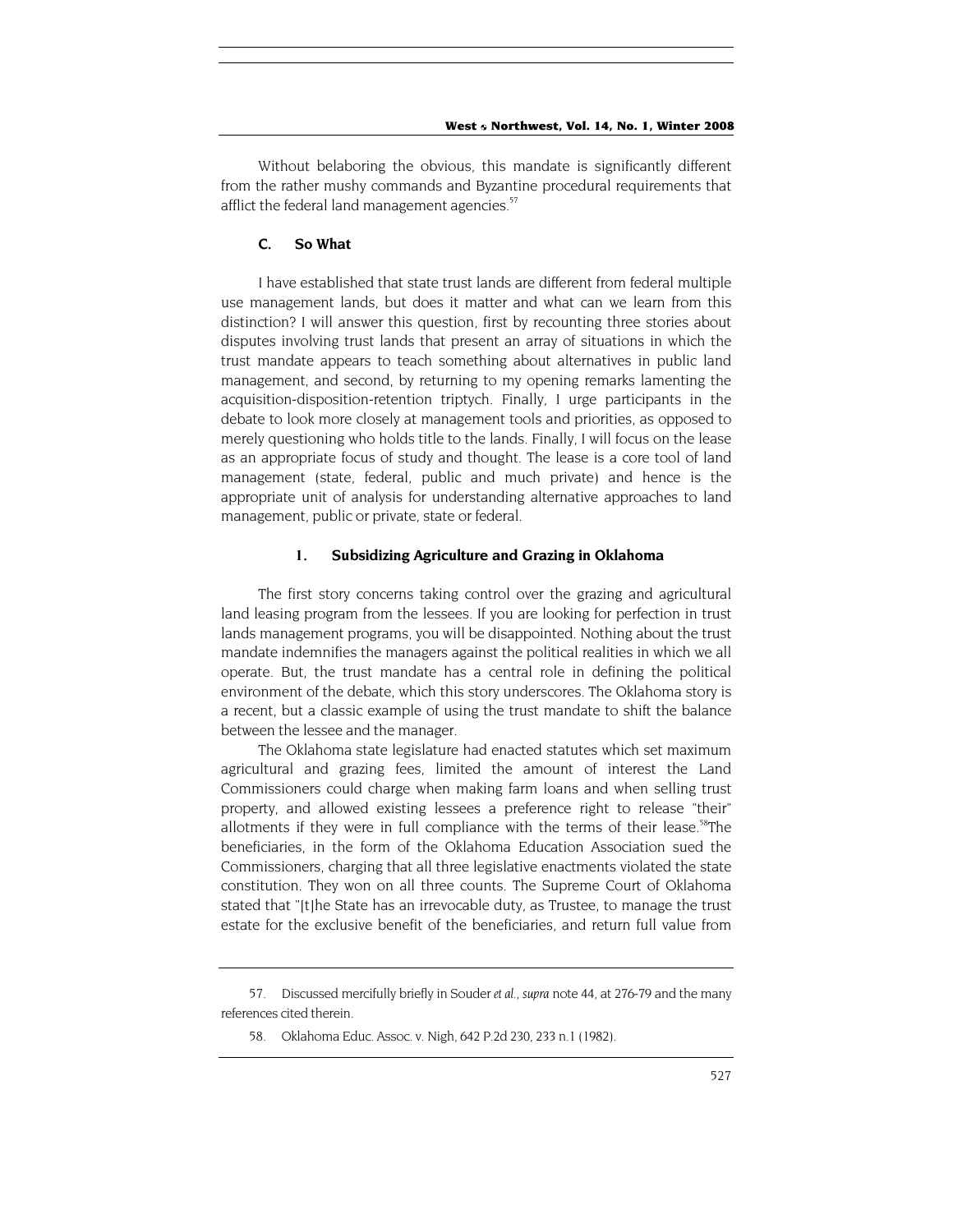the use and disposition of the trust property."<sup>59</sup> It concluded that "a State may not use school land trust assets to subsidize farming and ranching."<sup>[60](#page-20-1)</sup>

Respondents asserted that conservation and prevention of waste were also important concerns, and that "attainment of maximum return to the trust [was] not a controlling factor." The Court agreed, noting, however, that this does not render the question of income "an unimportant factor," and asserting instead that "[c]onservation necessary to protect the value of the lands leased can be adequately controlled by lease provisions and conditions, and by reasonable conservation regulations . . ." rather than by "rental discounts" or the ability "to borrow trust funds at below market interest rates."<sup>61</sup>

As a result of this decision, Oklahoma went through a protracted and painful process which changed the fee structure, established minimum lease fees, eliminated preference right leasing and offered expiring leases at auction. The result is an 80 percent increase in revenues received by the state.

Several points stand out. First, subsidies, hidden and otherwise, are considerably easier to address on trust lands than on multiple use lands. The clarity of the trust mandate, although it does, as the court emphasizes, attach great importance to income, can be very effective in plugging leaks in the management system. Second, those whose primary concern is land protection or environmental quality probably do not care particularly or are not satisfied by an 80 percent increase in revenues. They will have to focus on issues other than subsidies. The clarity of the mandate helps sort out that strain in the debate.

Finally, the new system in Oklahoma has required the Commission to increase the program staff. Their presence is more than compensated for by the revenue gain the trust mandate is no kinder to subsidizing managers than subsidizing lessees. We are not in a position to respond to questions about whether increased monitoring of lease compliance improves stewardship or resource protection, but it is one worth evaluating when weighing the pros and cons of profit oriented management.<sup>62</sup> The trust lands present a fundamental challenge to the assumption that "for profit" management is somehow incompatible with public land ownership. In the clear and well understood constraints of the trust mandate, there is arguably a better chance for achieving diverse public goals than on the public lands where political influence distorts the basic questions of who pays and who benefits.

## **2. The Washington Asset Repositioning Program and the Notion of a Portfolio of Assets**

The trust mandate creates a peculiar and interesting spin on issues which involve wresting management from traditionally dominant lessees. It has a starkly different flavor in preservation vs. development debates, due to its

<span id="page-20-3"></span>62. Discussed in SOUDER & FAIRFAX, *supra* note 1, at 107-09.

<span id="page-20-0"></span><sup>59</sup>*. Id.* at 235.

<span id="page-20-1"></span><sup>60</sup>*. Id.* at 236.

<span id="page-20-2"></span><sup>61</sup>*. Id.* at 237-38.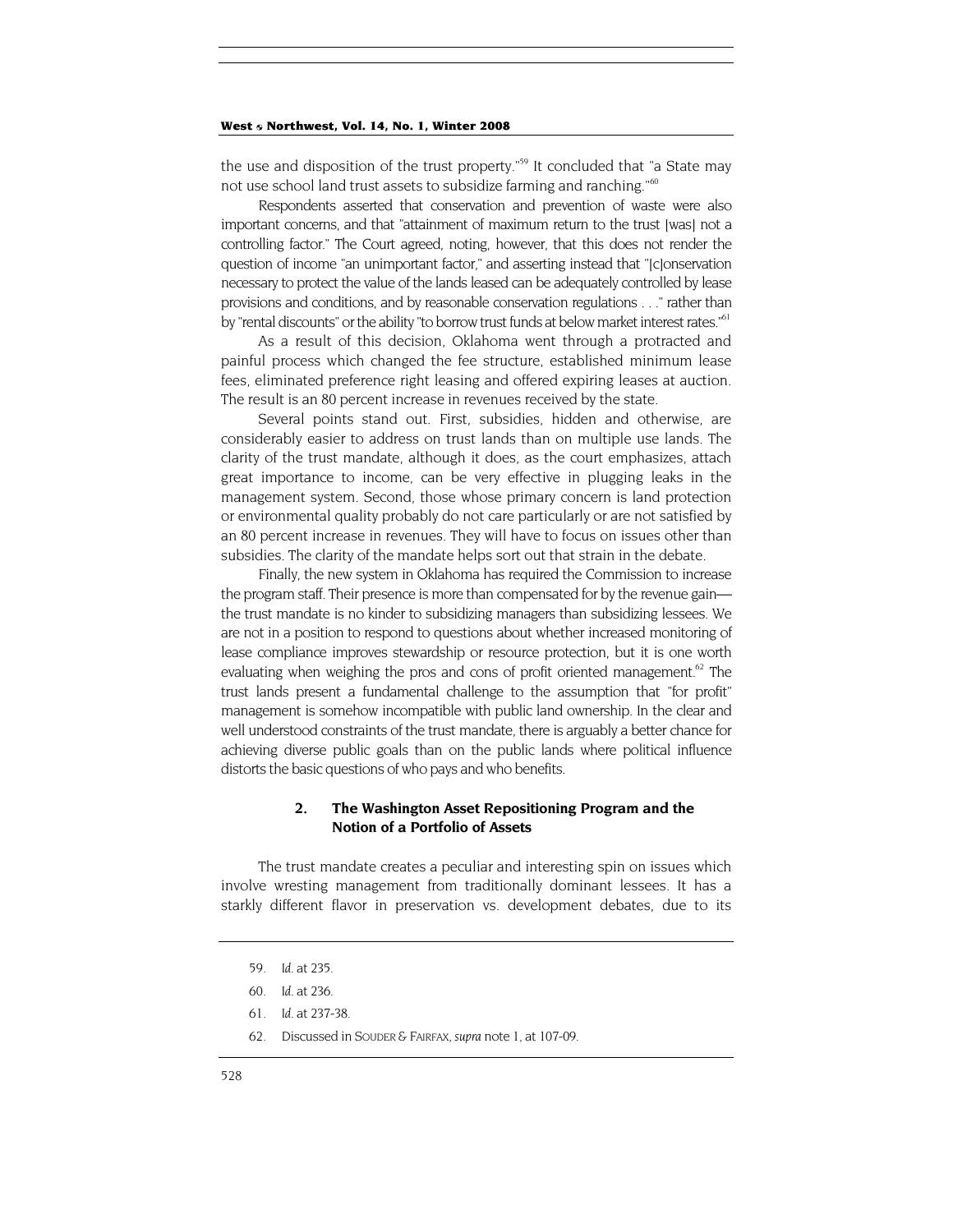emphasis on undivided loyalty. The trust creates a tension between general public benefit, on the one hand, and benefit for the beneficiary on the other. One of the real contributions to this tension is that when discussing trust resources, it is imperative to be clear about what constitutes general public benefit. Is aesthetic preservation a general public benefit? Is creating jobs, or a stable tax base a general public benefit? One of the questions which Nigh obscures is whether or not the trust beneficiaries, which are after all, the schools, do better when the trust is producing a profit, or when its resources are managed to create the strongest possible base for property taxes, which provide the vast majority of support for schools. Washington State, which draws the vast majority of its trust revenues from timber harvesting, was unable to avoid those and similar questions. They responded in a privileged—that is, cash intense but suggestive program.

In Washington's program, revenues earned on sale of renewable resources from common school lands is allotted to the school construction fund. In the 1980s, demand for construction money rose, timber harvests became controversial and many areas previously thought to be valuable primarily for timber were seen to have "values beyond income production." Many of those areas were located on the Olympic Peninsula. The legislature established the "Trust Land Transfer Program" which enabled the State Department of Natural Resources to reposition its assets while compensating the trust for environmentally sensitive areas shifted to parks and maintaining deposits in the school construction fund. Basically, the program consisted of appropriations which purchased trust lands with high timber and environmental values. The timber was not cut. The portion of the value that was attributable to the standing timber was deposited in the school construction fund. The land portion of the value was retained in the trust to purchase replacement timber production lands. And the lands and unharvested timber were turned over to the state parks or other appropriate agencies to manage. $63$ 

Superficially, this story underscores the obvious: if you have the money, you can buy your way out of many environmental conflicts. There are other, more important lessons, however. One is the importance of the attitude that is prevalent among state trust managers that they manage assets for a public beneficiary rather than specific acres as a sacred trust. The state trust land managers' notion of assets rather than sacred acres lends itself to an even more important component of trust land management, the notion of the portfolio. The notion of the portfolio invites us to put aside the traditional division of attention in public resource management focusing agency by agency and resource by resource—and looking instead at all of the assets in the trust and how they are managed.

This is an especially invigorating perspective in the context of the trust lands because of the existence of the permanent funds. Again, many people object as a

<span id="page-21-0"></span><sup>63.</sup> WASHINGTON STATE DEPARTMENT OF NATURAL RESOURCES, TRUST LAND TRANSFER PROGRAM (handout).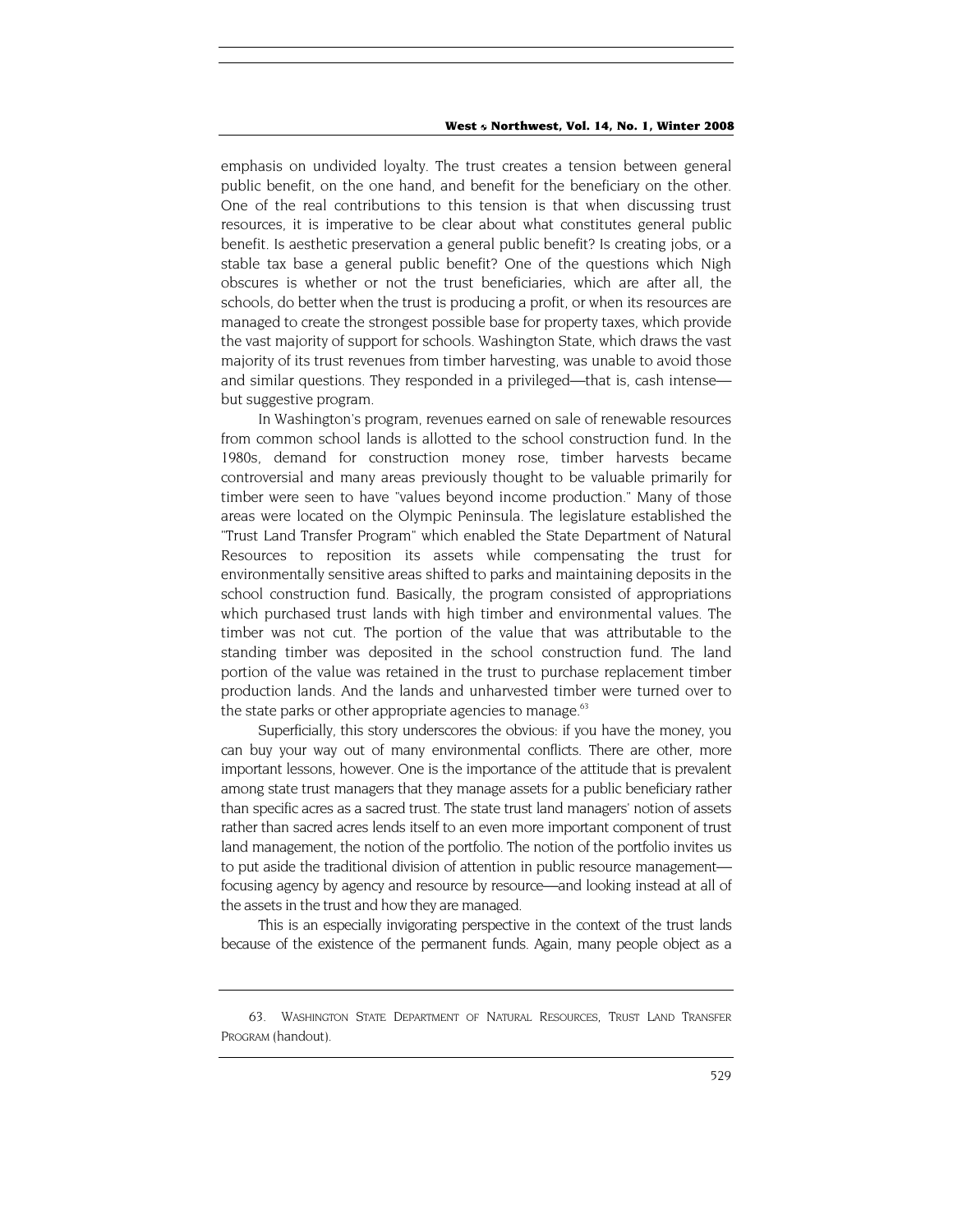<span id="page-22-0"></span>matter of principle to managing public lands for profit. However, the portfolio concept invites inquiry into issues of intergenerational equity and conservative resource management that do not come up in the absence of the permanent fund and beneficiary. One simple illustration should suffice. If the goal of resource development is to produce a high level of returns for the beneficiary, it does not make sense to invest in development of resources that will not produce a profit. Further, if the returns are placed in a permanent fund, and the fund does not grow at a rate at least equal to the inflation rate, then developing the resource does not make sense. Flexibility regarding the location and extent of assets is an asset in itself.

Second, this story underscores the importance of being clear about what is being subsidized, why, and by whom. The legislature appropriated public funds to make the trust whole; the trust provides a ready and open accounting system whereby school construction is not pressured into subsidizing aesthetic preservation. Finally, the specific difference between the clarity and accountability of the trust mandate as opposed to the decision making process on ostensibly public federal lands should be noted. When the beneficiary, or the statutory goal of management, cannot be traded away in a political process, it is possible to talk clearly about who is paying whom for what, and how much.<sup>[64](#page-22-0)</sup>

The Platte River trust is not a solution without conflict. The trust has become involved, for example, in litigation over water rights for the Platte River system. Others in the debate have not always been pleased with this aspect of the trust's role. Nevertheless, the trust models some of the qualities we have been espousing here as cause for encouragement in the discussion regarding public lands management. It is not a large federal bureaucracy. It is a small, locally-based organization that acts quickly and efficiently with detailed knowledge about local conditions and desires. The trust has remained relatively free of the political pressure that dogs federal land managers, however, by virtue of its clear mandate. There is

<sup>64.</sup> We are much intrigued by the number of trusts that are being established as part of mitigation programs. *See, e.g.,* THE PLATTE RIVER WHOOPING CRANE HABITAT MAINTENANCE TRUST, INC., THE FIRST TEN YEARS - 1979 - 1989 (1989). The trust was set up via a settlement between a region-wide power project, the state government, and an environmental group regarding a controversial power plant proposal. This trust is the Platte River Whooping Crane Critical Habitat Maintenance Trust, created in 1979. The Platte River trust is directed by three trustees, one appointed by the power project, one by the governor of Nebraska, and one by the environmental group involved. The trust mission is simply to acquire and preserve habitat for the endangered Whooping Crane, thereby permitting a new power project favored by the utility group to be built. To date the trust has acquired control over 9,000 acres of land in voluntary purchases, both through fee-simple title and through easements. Where it is an owner in title, the trust still leases its property for grazing and farming activity. Indeed, these leases are important to the mission of the trust, because the post-harvest corn and hay meadows are an important source of food to the protected cranes. Leases are arranged explicitly with the goals of the trust in mind, and include provisions such as requiring farmers to leave grain residues on the fields to feed the cranes. Payments to the trust from the leasing arrangements pay a significant portion of the trust's operating costs, so that the interest from the trust's endowment can go directly towards land acquisition.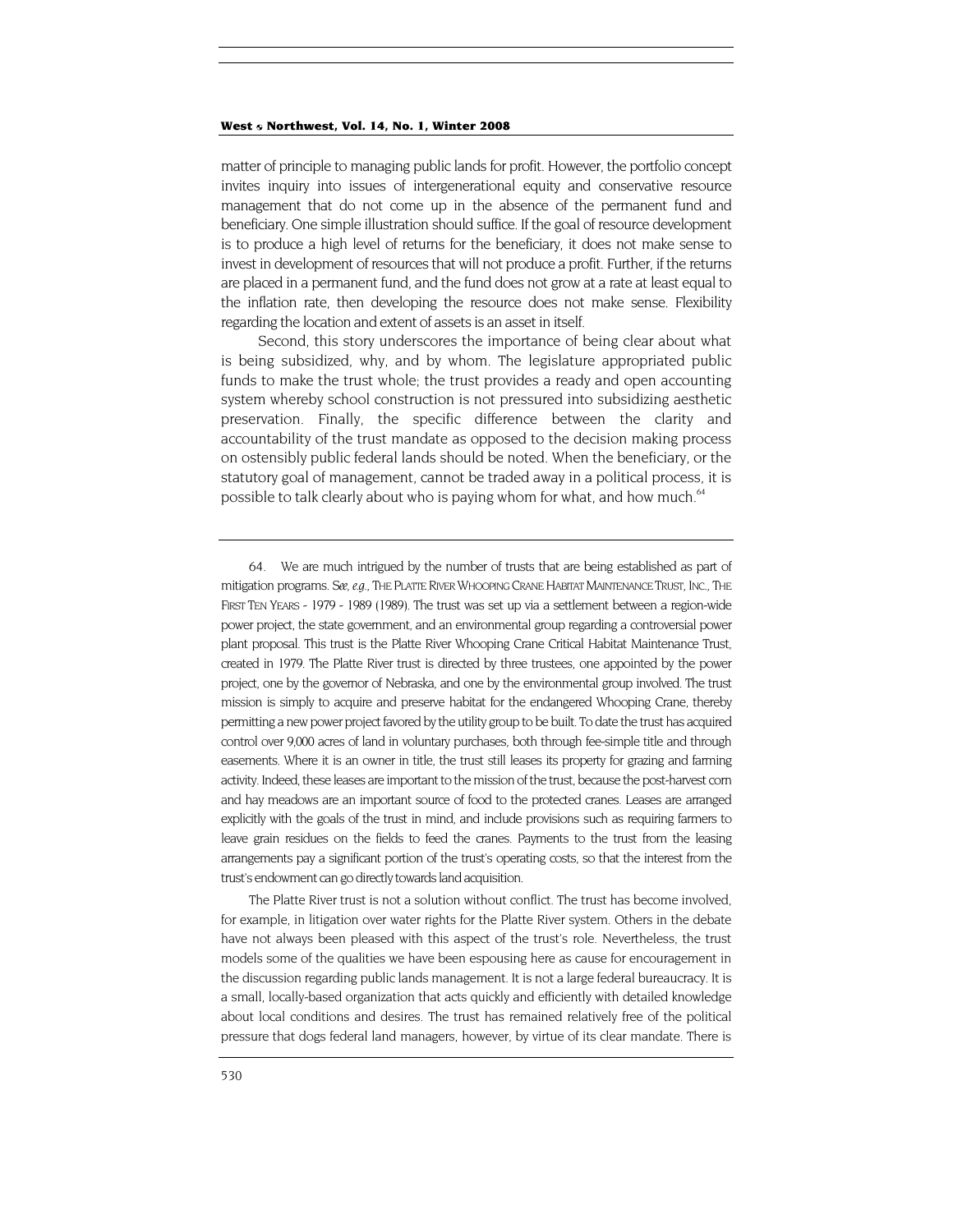## **3. The Lease: Tool Kits with Emphasis on The Notion of a Conservation Buyer**

Prolonged contact with the state trust lands has forced an important realization upon me. The states, like the federal government (and, indeed, many private land holders), have decided almost without exception not to develop the resources under their authority. They lease them out to others who bring them to market. Lessees (concessionaires, timber purchasers, or whomever) are pretty much the same, over time and irrespective of ownership. The lease is a common instrument—one designed to allocate risk and rights between the owner and the user or developer of a property. This common tool is important because it suggests that it is possible to strip public resource management of its historical and emotional mumbo jumbo—such as that contained in the ideology of the shift to retention—and talk about the specific terms of the agreement that allocate control over a specific resource to a specific individual, subject to what kinds of conditions, and for what ends.

An interesting dispute in Idaho<sup>65</sup> underscores the importance of one of the tools of trust land management, specifically, the lease. Briefly stated, an environmental organization in Idaho, the Idaho Watersheds Project, has been trying, with limited success, to lease specific state grazing lands which the organization believes (and according to plaintiff's opening brief, the Bureau of Land Management and the Forest Service concur) are overgrazed. To date, the Idaho Board of Land Commissioners and the Idaho legislature have prevented the organization and its president Jon Marvel from obtaining a lease, this in spite of the fact that he has been not merely high bidder but apparently the only bidder in one of several contested lease auctions. This dispute focuses, among other things, on the importance of talking about tools, specifically the details of the lease.

First, when reviewing this dispute, one should inquire into the bidder qualifications. It is typical for land owners to express some minimum qualifications before considering leasing property. The land owner wants to make sure that the lessee has sufficient qualifications so that they will be able to pay the rent. One should ask several questions: What are the qualifications in Idaho for bidding on a grazing lease? How do the qualifications relate to the goals of the program? How do they compare to the qualifications in similarly

no confusion about what the trust is doing, or should be doing, among the parties involved. Like the state trust managers in Washington, the Platte River trust group manages their small holdings with a clarity of purpose and vision that is in marked contrast to the multiple-use mandate on the federal lands. The trust is soon to be subject of a master's thesis by Darla Guenzler to whom I am grateful for material on this case.

<span id="page-23-0"></span><sup>65</sup>*. See Unranchers' Reach for West's State Lands*, 26 HIGH COUNTRY NEWS, July 25, 1994, at C18; Timothy Egan, *In Idaho, Wiley Opponent Who Takes on Ranchers*, N.Y. TIMES, July 21, 1995, at C18. The story fails to mention that unlike the larger story which it accompanies, the Wiley Opponent is working on state lands; *see also* Opening Briefs, Idaho Watersheds Project, Inc. v. State Board of Land Commissioners, No. CV-94-117), appeal docketed, No. 21-774 (1994).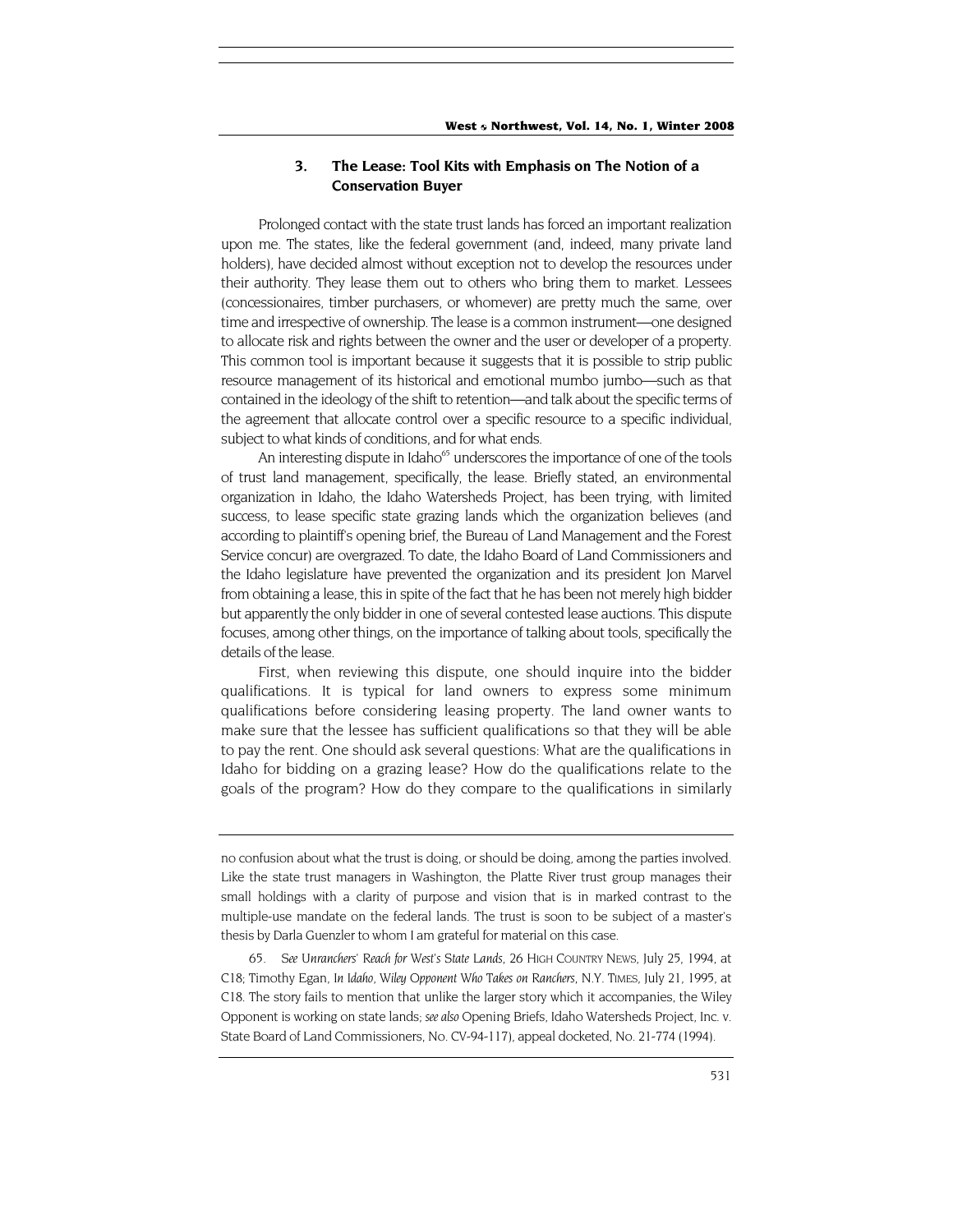situated states and on federal lands? And, who gains and who loses control given the bidder qualification requirements?

Second, one might look at the process for allocating a lease, and its length. Does the lease ever expire, in fact or technically? How do others find out about that and how do they participate in the process of evaluating and bidding on the lease? Who gains control from the lease provisions? Again, a comparison of several similarly situated states and the federal government would be illuminating.

Finally, the dispute raises the question of whether a lessee is allowed to not use the grazing lease. Is it permissible under the rules to abstain from grazing, or does that amount to forfeiture of the lease? Again, comparing federal and state rules would be instructive.

It is difficult to tell from a distance, but the apparent facts suggest that the Idaho Land Board is not acting in accordance with the best interests of the beneficiary. The high bidder has been consistently rejected for reasons that have no clear basis in the rules or goals of the trust. That is the bad news about trust land management in this instance, it is not, as previously noted, immune to the political pressures that surround us all. But, the good news is that the question has come up. It is more than a little difficult to imagine transporting this scenario to federal lands, where bidder qualifications require that you own a "base property," where permits do not expire but rather are sold with the base property, and where non-use is tolerated but not permitted. It is also difficult to see you could unravel these issues to understand what was happening without looking at the terms and conditions of the lease.

## **V. Conclusion**

State land management is not in itself a panacea, nor are state trust lands or trust lands in general a model which Congress ought to emulate as a solution for disposing of federal lands. States do have diverse experiences in land management, however, which are often overlooked and which include the flexible management of a surprisingly powerful mandate—public trusts and leases. What is impressive in state management is the utility of the trust concept in clarifying and addressing a growing number of complex situations. Trusts can be managed for a variety of purposes and goals, which makes them a flexible and non-partisan tool. One need not agree with the goals of a given trust in order to agree that a trust structure in and of itself is often a good idea. Nor should one have to agree with all state trust management practices (which are as diverse as the many states that practice them) to agree that more attention to the states' experience is a good idea.

In light of this newfound relevance of state land management, it is appropriate to be concerned by the enormity of what we do not know about state land management and the need to explore further the full range of tools and lessons that those diverse programs embody before we reach decisions in this debate. Such an exploration would be most profitably aimed at understanding the lease as the instrument of management on not only state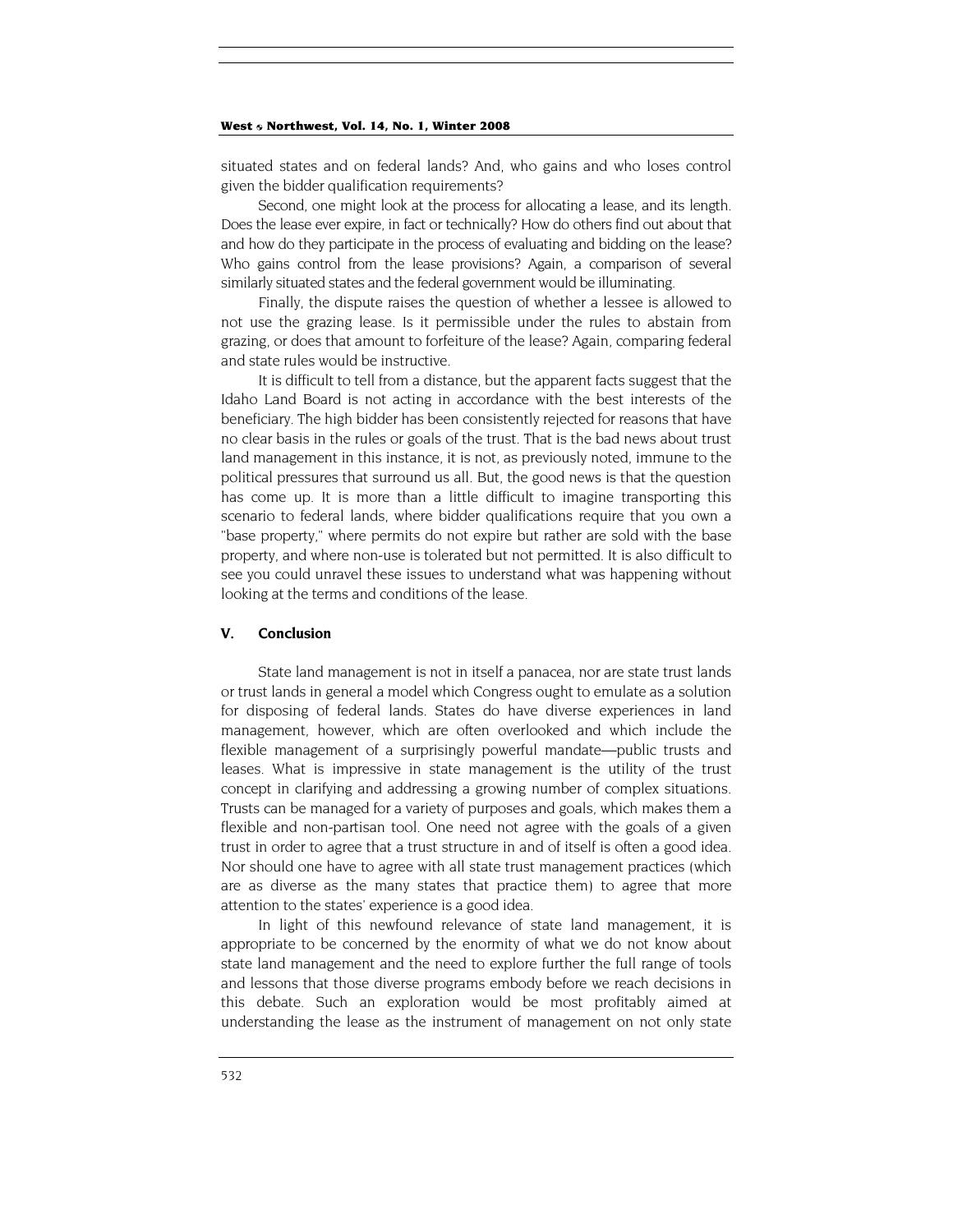and federal lands, but as they link public to private lands as well. There in the lease, an instrument which is common and well understood, rather than in the exotica of particular agency cultures, histories, and planning and management programs, we believe we can find tools that work in particular settings to balance specific risks and benefits.

In our explorations we must move beyond the issue of mere ownership of the public lands. Considering tools such as the trust and the lease helps us do so by requiring us to deal with the more important question of land control instead of land title. In particular, questions of improving local control are becoming increasingly relevant, regardless of federal or other land title. Attorney Michael Jackson of the previously mentioned Quincy Library Group notes that it is time that residents of the rural west realize that they have more in common with each other than with people three thousand miles away.

It is worth revisiting the grassroots aspects of my topic once more with a slightly different purpose. There is little doubt that much of the dialogue and movement on the public lands issues of late have come due to pressure from local groups and coalitions of all stripes—local environmentalists (rather than national groups) and county-rights activists alike. Indeed, the presence of these groups in the discussion is a major reason to hope for a more satisfactory resolution this time around. Any debate, therefore, about shifting public lands from the federal government to the states or private hands in some ways begs an even larger question—how are we better to include truly local priorities and values in the land management decision-making system? The federal government has demonstrated for the last two decades that public hearings and litigation regarding an unending land management planning process is an inadequate approach to working with the local community.

Former Speaker of the Montana House of Representatives Daniel Kemmis notes, in his thoughtful work, *Community and the Politics of Place<sup>[66](#page-25-0)</sup>* that it is "an insult" to local residents to assume that they cannot solve such resource use conflicts themselves. States have in some instances demonstrated a flexibility in their land management practices that localities are seeking. Nevertheless, statecontrol and local control are not the same thing, nor do state goals and local goals always coincide. As the states (or other groups) consider expanding their role in controlling or owning the public lands, it would therefore behoove all of us to bear in mind the lessons learned under federal control. For while there are clearly many goals to consider in managing these lands, and many tools by which to do so, surely one of the most important ones is to respect the needs and experience of the local communities living within and among them.

<span id="page-25-0"></span><sup>66.</sup> DANNIEL KEMMIS, COMMUNITY AND THE POLITICS OF PLACE (1990).